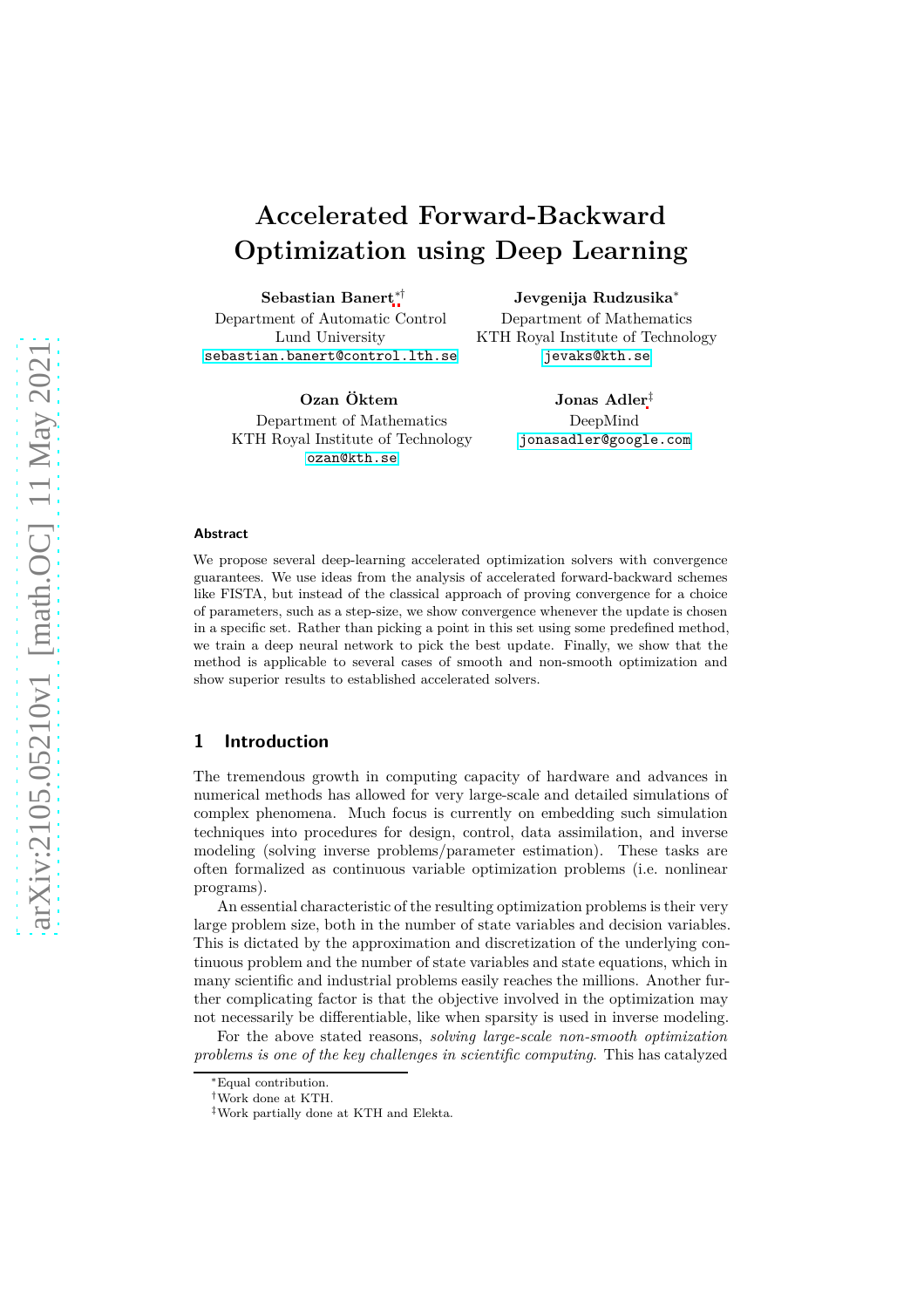a surge in research on methods that utilize specific structure in the problem and take advantage of modern multicore or distributed computing architectures. An example is decomposition algorithms that allow considerable computational speedup in parallel computing environments while addressing memory requirements. Another is operator splitting techniques, which are designed to solve optimization problems where the objective is a sum of two convex functions, one differentiable with a Lipschitz continuous gradient and the other possibly non-smooth but its proximal points are accessible. These are now very popular for addressing large-scale non-smooth optimization problems that arise in processing massive datasets. The latest line of development seeks to further improve upon computational feasibility by combining the aforementioned techniques from convex analysis with contemporary techniques from deep learning.

#### **1.1 Mathematical setting**

Let  $\mathcal X$  denote a Hilbert space with inner product  $\langle \cdot, \cdot \rangle$  and corresponding norm  $\|\cdot\|$ . Next, consider minimizing a differentiable convex function  $f: \mathcal{X} \to \mathbb{R}$ whose gradient  $\nabla f: \mathcal{X} \to \mathcal{X}$  is Lipschitz continuous with constant  $\beta^{-1} > 0$ . This can be solved by gradient descent [\[16](#page-25-0)] or accelerated methods based on an overshooting idea formulated by Nesterov [\[33](#page-26-0)].

The objective in the aforementioned minimization is smooth, but as already mentioned, many applications involve minimizing a non-smooth objective function. To handle the latter, there has been significant effort to develop theory and algorithms suitable for non-smooth optimization. These often utilize further structure in the objective. In particular, *splitting* techniques have been developed to solve optimization problems where the (non-smooth) objective function is a sum of two convex functions, one smooth and the other non-smooth. Stated mathematically, this refers to optimization problems of the form

<span id="page-1-0"></span>
$$
\min_{x \in \mathcal{X}} f(x) + g(x) \tag{1}
$$

where  $f: \mathcal{X} \to \mathbb{R}$  is a differentiable convex function and  $q: \mathcal{X} \to \mathbb{R}$  is a proper, convex and lower semi-continuous, but possibly non-smooth function. Algorithms to solve eq. [\(1\)](#page-1-0) include the forward-backward splitting method [\[22](#page-26-1)] and its accelerated variants like fast ISTA (FISTA) [\[10\]](#page-25-1). Much attention has also been directed towards approaches that use learning techniques to improve the speed, like in learned ISTA (LISTA) [\[24\]](#page-26-2), see the survey [\[17](#page-25-2)] and references therein. However, the latter methods lack convergence guarantees. Another approach is to learn the parameters of a general optimization solver [\[8\]](#page-25-3), but in this case there is a relatively small number of free parameters, which limits the potential of the scheme to be adapted to a particular problem class. To address this and increase the number of degrees of freedom in the learning, we will in this paper consider a *deviation-based* approach. Instead of learning parameters of a solver, we learn an entire updating function and then use that in an optimization solver. To ensure convergence, we constrain the updating function to sufficiently small deviations from known standard algorithms.

#### **1.2 Related work**

The overall principle that underlies application of machine learning for solving optimization problems is to use principles from statistical decision theory to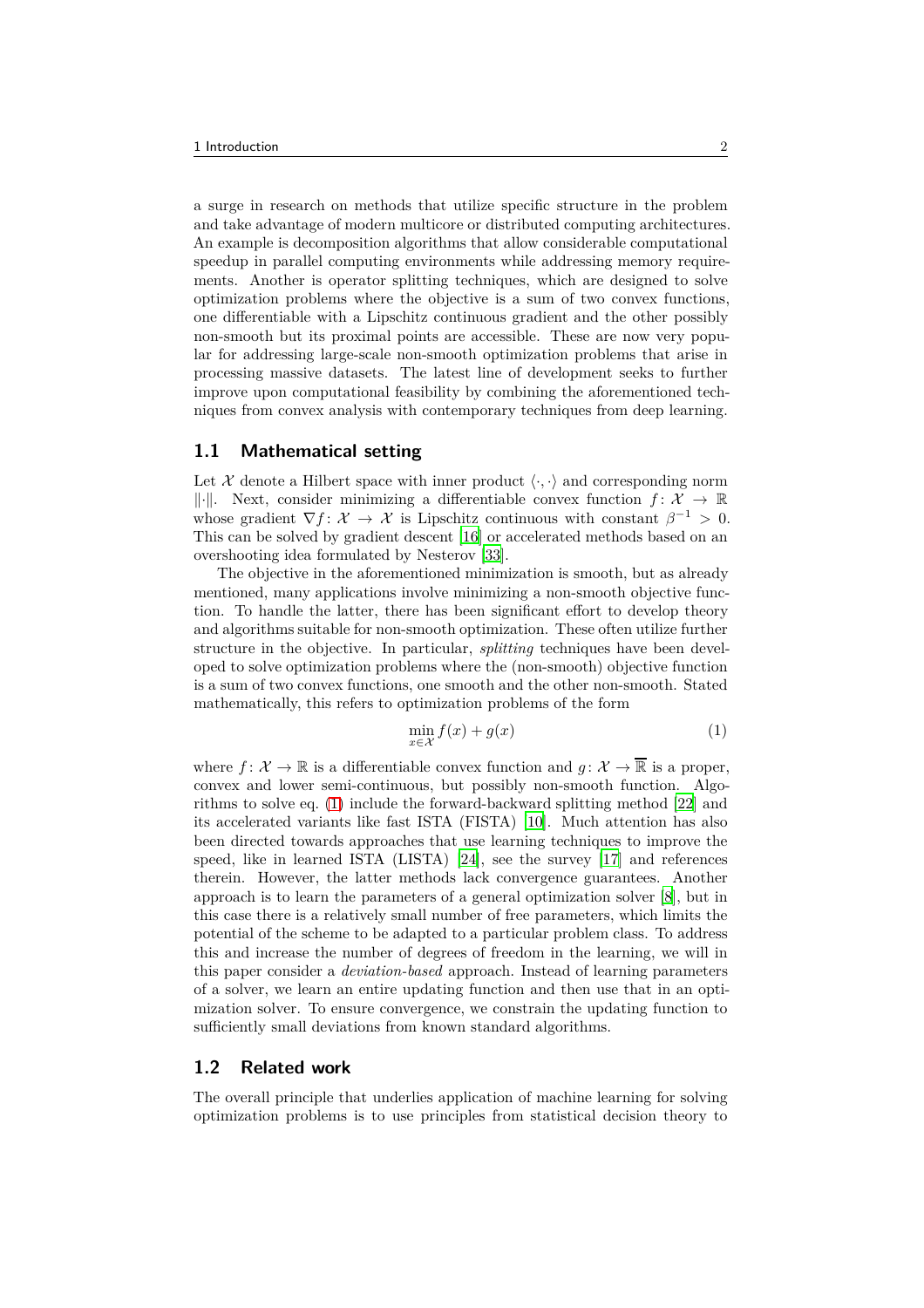select the "best" solver by training against data. Solvers are parametrized and "best" means selecting the solver parameters that lead to the smallest average error when applied to a collection of similar optimization problems.

Several authors have investigated the idea of deriving optimization schemes from statistical learning. One of the most notable schemes is LISTA introduced in [\[24\]](#page-26-2). This scheme was inspired by the Iterative Shrinkage-Thresholding Algorithm (ISTA), which is a popular algorithm for solving the optimization in sparse coding. Each iteration of ISTA is a combination of matrix operations followed by a thresholding function. Thus, when stopped after fixed number of iterations, the algorithm resembles a forward pass through a neural network. The idea in LISTA is to replace the handcrafted matrices in ISTA with learned ones that are trained in a supervised manner, provided that the ground truth solution to the optimization problem is available. In contrast, we follow [\[8\]](#page-25-3) and train the parameters of our optimization scheme using an unsupervised loss that is equal to the value of the objective function attained after a fixed number of iterations.

The above idea of learning a truncated optimization scheme in a unsupervised manner is also studied in machine learning [6, [11,](#page-25-4) [27,](#page-26-3) [29](#page-26-4), [41\]](#page-27-0). The main use case here is to solve the non-convex optimization problem that arises when training neural networks. Here the objective is to replace conventional optimizers with learned optimizers that are faster/better. This is achieved by parametrizing updates at each iteration with recurrent neural networks and training the associated hyper-parameters either by variants of stochastic gradient descent [6, [41\]](#page-27-0), reinforcement learning [\[11,](#page-25-4) [27](#page-26-3)] or by using evolutionary strategies [\[32\]](#page-26-5). The challenge is to ensure the learned optimizer generalizes from one optimization task to another. A difficulty here is to identify a class of optimization problems that share similar structure. We instead consider (large) classes of optimization problems that *naturally* share similarities, like those in image reconstruction for computed tomography (CT) and regularization of other inverse problems. This makes it easier to specify the generalization requirement.

Convergence of the above mentioned learned optimization schemes is yet to be mathematically proven. Instead, their usage relies on (very strong) heuristics, so these data driven approaches can not be seen as optimization solvers in the classical sense. As we consider convex problems, our approach is not applicable for training neural networks, but we can on the other hand provide convergence guarantees.

Some authors have investigated optimal parameter choices in FISTA when iterations are truncated, see e.g. [\[28\]](#page-26-6) and notably [18] that proves linear convergence of a related scheme under some further assumptions (sparsity, finite dimension, optimal training). Another approach is [\[8\]](#page-25-3), which proves convergence of a learned primal-dual scheme under weaker assumptions. The analysis is however only performed in the parametric case, e.g. with an explicit form of the updating operation.

A key element in the above approaches to optimization lies in using neural networks obtained by unrolling an existing optimization scheme. This provides the opportunity for domain adaptation and such network architectures have also been successfully used to solve challenging inverse problems, but this typically involves training them in a supervised manner [\[2](#page-24-0), [3,](#page-24-1) [25,](#page-26-7) [42\]](#page-27-1). Note that even though these networks have an architecture obtained by unrolling an optimization solver, they are not themselves optimization solvers, see [\[7,](#page-25-5) Section 5] for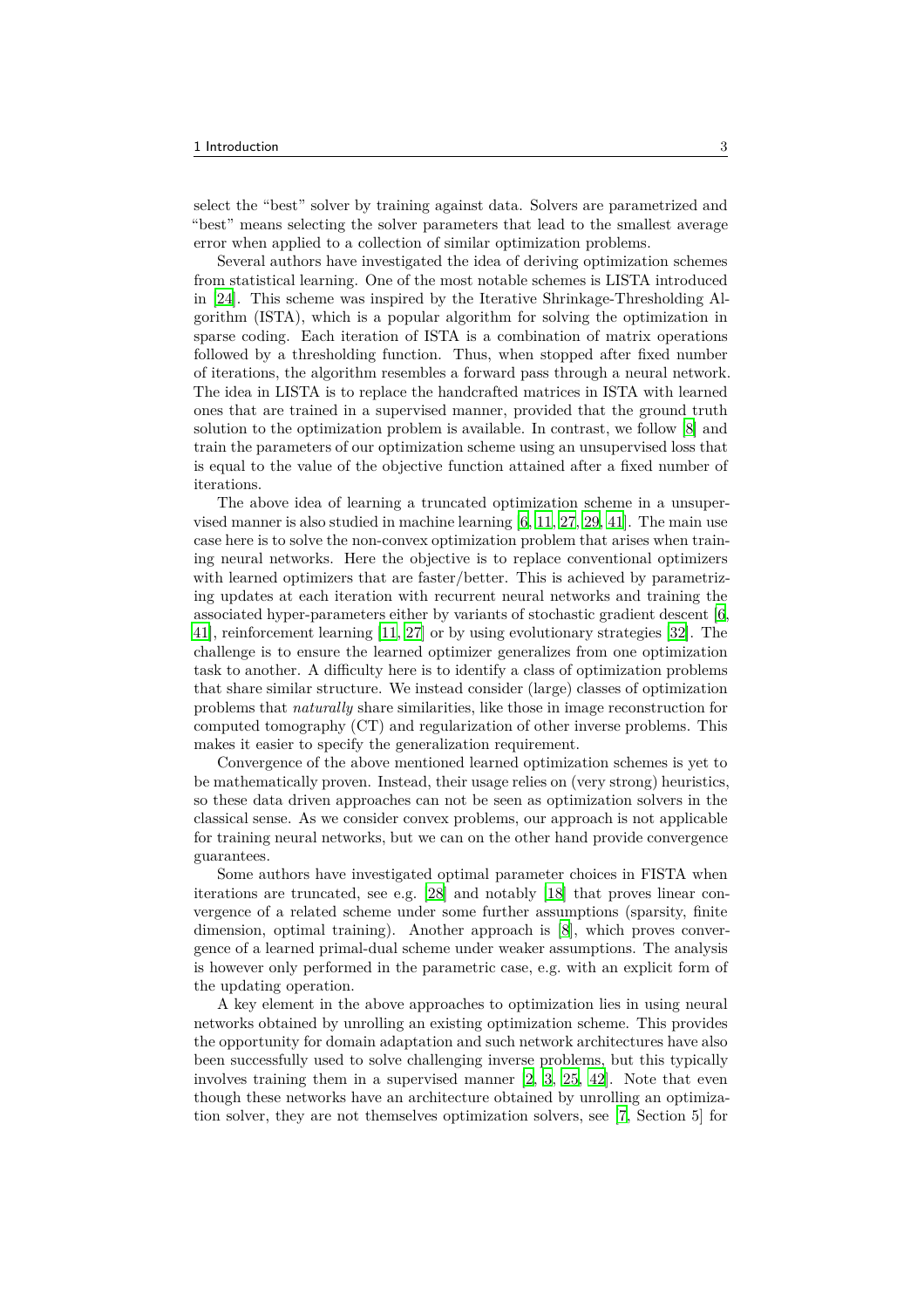further details. Another example from scientific computing is [\[26](#page-26-8)], which deals with solving partial differential equations. Hence, unrolling should primarily be seen as a way to assemble an appropriately domain adapted deep neural network architecture [\[7,](#page-25-5) Section 4.9.1].

An attempt to analyze and interpret learned optimizers by considering linear approximations of optimizers close to the stationary point is presented in [\[29](#page-26-4)].

## **1.3 Overview of the paper**

Section [2](#page-3-0) recalls the necessary notions from convex optimization. This is followed by subsection [3.1,](#page-5-0) which establishes a worst-case convergence result for a non-parametric gradient descent scheme for smooth optimization problems. Next, subsection [3.2](#page-8-0) establishes a slightly weaker convergence theorem for a non-parametric forward-backward scheme applicable for non-smooth problems. Section [4](#page-14-0) discusses the details of learning a non-parametric optimization scheme. Section [5](#page-17-0) concludes with numerical experiments from an imaging application.

# <span id="page-3-0"></span>**2 Background from optimization theory**

The aim here is to introduce the notation and basic notions from optimization theory that are used throughout the paper. The main reference is [\[9\]](#page-25-6), but the reader may also consult [\[34,](#page-26-9) [36](#page-26-10)] for related results.

A function  $f: \mathcal{X} \to \overline{\mathbb{R}} = \mathbb{R} \cup \{\pm \infty\}$  is *proper* if its domain is nonempty and it does not take the value −∞, i.e. if

$$
\operatorname{dom} f := \{ x \in \mathcal{X} \mid f(x) < +\infty \} \neq \varnothing \quad \text{and} \quad f(x) > -\infty \text{ for all } x \in \mathcal{X}.
$$

It is *convex* if  $f((1 - \lambda)x + \lambda y) \le (1 - \lambda)f(x) + \lambda f(y)$  holds for all  $x, y \in \mathcal{X}$  and  $0 \leq \lambda \leq 1$  and *strictly convex* if this inequality is strict for  $x \neq y$  and  $0 < \lambda < 1$ . A strictly convex function has at most one minimizer [\[9](#page-25-6), Corollary 11.9]. Next, the *sub-differential* of a convex function  $f: \mathcal{X} \to \overline{\mathbb{R}}$  is a (set-valued) mapping  $\partial f: \mathcal{X} \to 2^{\mathcal{X}}$  defined as

$$
\partial f(x) := \begin{cases} \{ y \in \mathcal{X} \mid \forall z \in \mathcal{X} : f(z) \ge f(x) + \langle y, z - x \rangle \} & \text{if } f(x) \in \mathbb{R} \\ \emptyset & \text{otherwise.} \end{cases}
$$

If *f* is Fréchet differentiable at *x*, then  $\partial f(x)$  consists of a single element, namely the gradient of *f* at *x* [\[9](#page-25-6), Proposition 17.31], i.e.  $\partial f(x) = {\nabla f(x)}$ . Finally, the *proximal point* of a proper, convex, and lower semi-continuous function *f* :  $\mathcal{X} \to \overline{\mathbb{R}}$  at  $x \in \mathcal{X}$  with *step-size*  $\gamma > 0$  is defined as

$$
\text{Prox}_{f}^{\gamma}(x) := \arg\min\left\{f(z) + \frac{1}{2\gamma} \|z - x\|^2 \, \bigg| \, z \in \mathcal{X}\right\}.
$$

The proximal point can be used to characterize points in the sub-differential [\[9](#page-25-6), Proposition 16.44]:

$$
p = \text{Prox}_f^{\gamma}(x) \iff \frac{1}{\gamma}(x - p) \in \partial f(p).
$$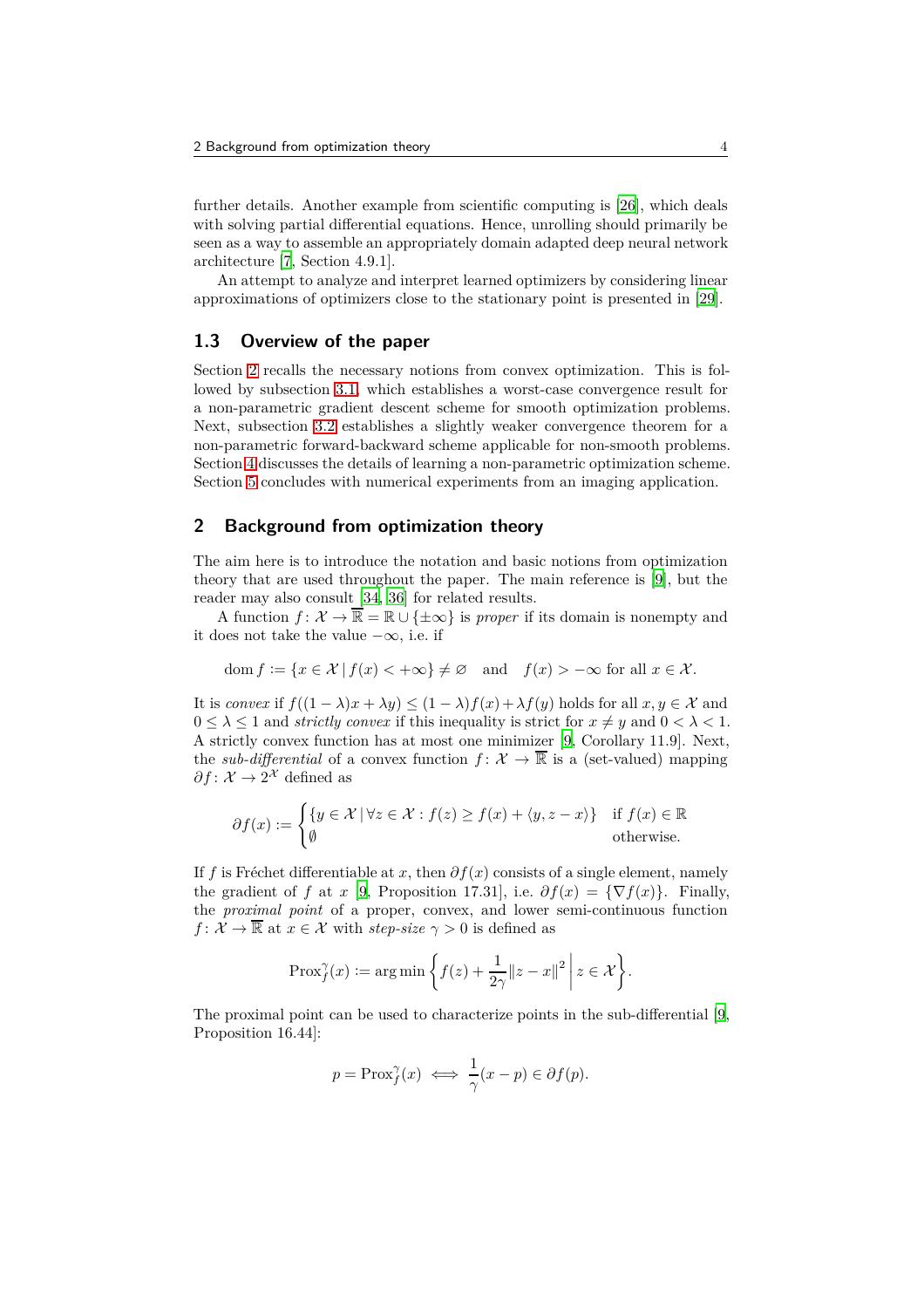The operator  $Prox_j^{\gamma}$  is then a *firmly non-expansive* single-valued mapping from  $\mathcal X$  to  $\mathcal X$  [\[9,](#page-25-6) Proposition 12.28],

$$
\left\|\operatorname{Prox}_{f}^{\gamma}(x_{1}) - \operatorname{Prox}_{f}^{\gamma}(x_{2})\right\|^{2} \leq \left\langle \operatorname{Prox}_{f}^{\gamma}(x_{1}) - \operatorname{Prox}_{f}^{\gamma}(x_{2}), x_{1} - x_{2} \right\rangle \text{ for all } x_{1}, x_{2} \in \mathcal{X}.
$$

Furthermore,  $p = \text{Prox}_{f}^{\gamma}(x)$  if and only if the following variational inequality holds [\[9,](#page-25-6) Proposition 12.26]:

$$
f(z) \ge f(p) + \frac{1}{\gamma} \langle x - p, z - p \rangle \quad \text{for all } z \in \mathcal{X}.
$$
 (2)

If  $\nabla f$  is Lipschitz continuous with constant  $\beta^{-1}$ , then the following inequality, which is sometimes called *descent lemma* (see [\[9,](#page-25-6) Theorem 18.15]), holds:

<span id="page-4-2"></span>
$$
f(x+d) \le f(x) + \langle \nabla f(x), d \rangle + \frac{1}{2\beta} ||d||^2 \quad x, d \in \mathcal{X}.
$$
 (3)

Likewise, if f is in addition assumed to be convex [\[34](#page-26-9), Theorem 2.1.5]:

<span id="page-4-1"></span>
$$
f(x) + \langle \nabla f(x), y - x \rangle + \frac{\beta}{2} ||\nabla f(x) - \nabla f(y)||^2 \le f(y) \quad \text{for all } x, y \in \mathcal{X}, \quad (4)
$$

## **3 Deviation-based optimization schemes**

We call an optimization scheme *parameter-based* if convergence criteria are expressed as constraints on its parameters. An example of a parameter-based optimization scheme is the classical gradient descent method for minimizing a convex differentiable function  $f: \mathcal{X} \to \mathbb{R}$  where  $\nabla f: \mathcal{X} \to \mathcal{X}$  is  $\beta^{-1}$ -Lipschitz. To see this, note that such a method relies on an updating scheme of the following form:

<span id="page-4-0"></span>
$$
x_{n+1} := x_n - \beta (1 + t_n) \nabla f(x_n). \tag{5}
$$

For convergence to a minimizer for  $f$ ,  $t_n$  is a parameter that needs to satisfy  $-1 < t_n < 1$  and  $\sum_{n=0}^{\infty} (1 + t_n)(1 - t_n) = +\infty$  [\[9](#page-25-6), Proposition 4.39, Corollary 5.16, and Corollary 18.17]. Thus, a convergence criterion for the above scheme is expressible in terms of a specific choice of parameters, so we are dealing with a parameter-based optimization method.

In fact, almost all methods in classical optimization theory are written as schemes of this form. Furthermore, it has been considered a virtue to have as few parameters as possible (preferably none). On the other hand, recent advancements in machine learning allow us to deal with extremely large numbers of parameters while avoiding over-fitting effects and achieve significant improvements over established methods. While optimization schemes can be formulated using neural networks, and their convergence can be studied in terms of their parameters, this is typically very cumbersome and restricts neural network architectures to, e.g., one layer networks [\[8](#page-25-3)].

To allow for a wider range of neural network architectures, we need to move away from convergence guarantees that involve the parameters of the scheme. The idea is to give the network as much freedom as possible while still retaining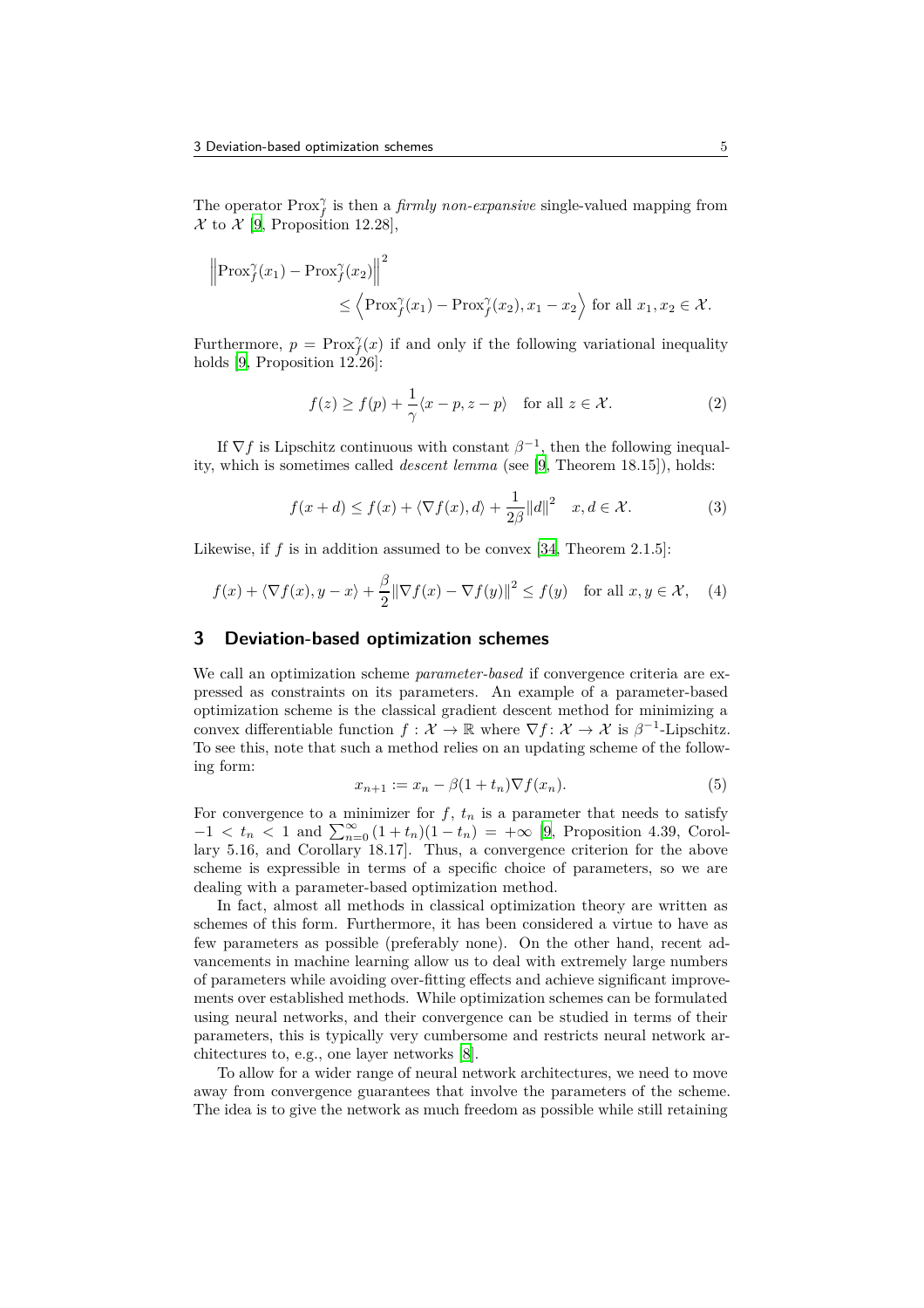the stability properties of the underlying optimization method. Such schemes that do not impose an a-priori restriction on the number of parameters will be referred to as *deviation-based*.

To introduce a deviation-based scheme for smooth optimization as in the setting above, we modify the steepest descent method eq. [\(5\)](#page-4-0) by introducing a sequence  $(\Delta x_n)_{n\geq 0}$  of deviations:

<span id="page-5-1"></span>
$$
x_{n+1} := x_n - \beta(\nabla f(x_n) + \Delta x_n) \quad \text{for some deviation/offset } \Delta x_n \in \mathcal{X}. \tag{6}
$$

The classical convergence proof for the gradient descent implies convergence if  $\Delta x_n = t \nabla f(x_n)$  for  $-1 < t < 1$ . This is, however, a one-dimensional set and hardly interesting to do learning on, and in particular not deep learning. In what follows, we consider schemes of the above form and prove convergence for sets of updates  $\Delta x_n \in \mathcal{X}$  that have full dimension, thus allowing for a much greater degree of freedom in selecting the updates. The learning itself will be discussed in section [4.](#page-14-0)

## <span id="page-5-0"></span>**3.1 Deviation-based optimization schemes for smooth optimization**

In previous literature, the sequence  $(\Delta x_n)_{n\geq 0}$  of deviations in eq. [\(6\)](#page-5-1) was used to model errors in the evaluation of the gradient, see for example [\[13,](#page-25-7) [19](#page-25-8), [40\]](#page-27-2). In our setting, however, we are interested in consciously choosing  $\Delta x_n \in \mathcal{X}$ of eq. [\(5\)](#page-4-0) which will preserve or, by a clever choice, might improve its convergence properties.

As we show below the condition  $\|\Delta x_n\| \leq \|\nabla f(x_n)\|$  guarantees that the function value  $f(x_n)$  is non-increasing, and it is the weakest condition which guarantees this property. In particular, we will show that the function values  $f(x_n)$  converge to the minimal value of the function *f*. Special cases of the following theorem are discussed in remark [3.1](#page-6-0) below.

<span id="page-5-2"></span>**Theorem 3.1.** *Consider minimizing*  $f: \mathcal{X} \to \mathbb{R}$  *that is convex and differentiable with a gradient that is*  $\beta^{-1}$ -*Lipschitz continuous for some*  $\beta > 0$ *. Next, consider the iterative scheme*

<span id="page-5-5"></span>
$$
x_{n+1} := x_n - \beta(\nabla f(x_n) + \Delta x_n) \quad \text{for all } n \ge 0,
$$
 (7)

 $where x<sub>0</sub> ∈ X is some fixed initial point and ( $(\Delta x<sub>n</sub>)<sub>n≥0</sub>$  is any sequence in X$ *such that*

<span id="page-5-6"></span>
$$
\|\Delta x_n\| \le \alpha_n \|\nabla f(x_n)\| \tag{8}
$$

<span id="page-5-4"></span>*for some sequence*  $(a_n)_{n\geq 0}$  *of positive numbers with*  $a_n \leq 1$  *for all*  $n \geq 0$ *.* 

- *1. Then*  $(f(x_n))_{n\geq 0}$  *is a non-increasing sequence of objective function values.*
- *2. The following inequality holds:*

<span id="page-5-3"></span>
$$
f(x_n) - f(\bar{x}) \le \frac{1}{2\beta} \left( \prod_{k=0}^{n-1} \left( 1 - \frac{1 - \alpha_k^2}{k+2} \right) \right) \|x_0 - \bar{x}\|^2 \text{ for all } n \ge 0,
$$
 (9)

*where*  $\bar{x}$  *denotes* a global minimizer of  $f$ .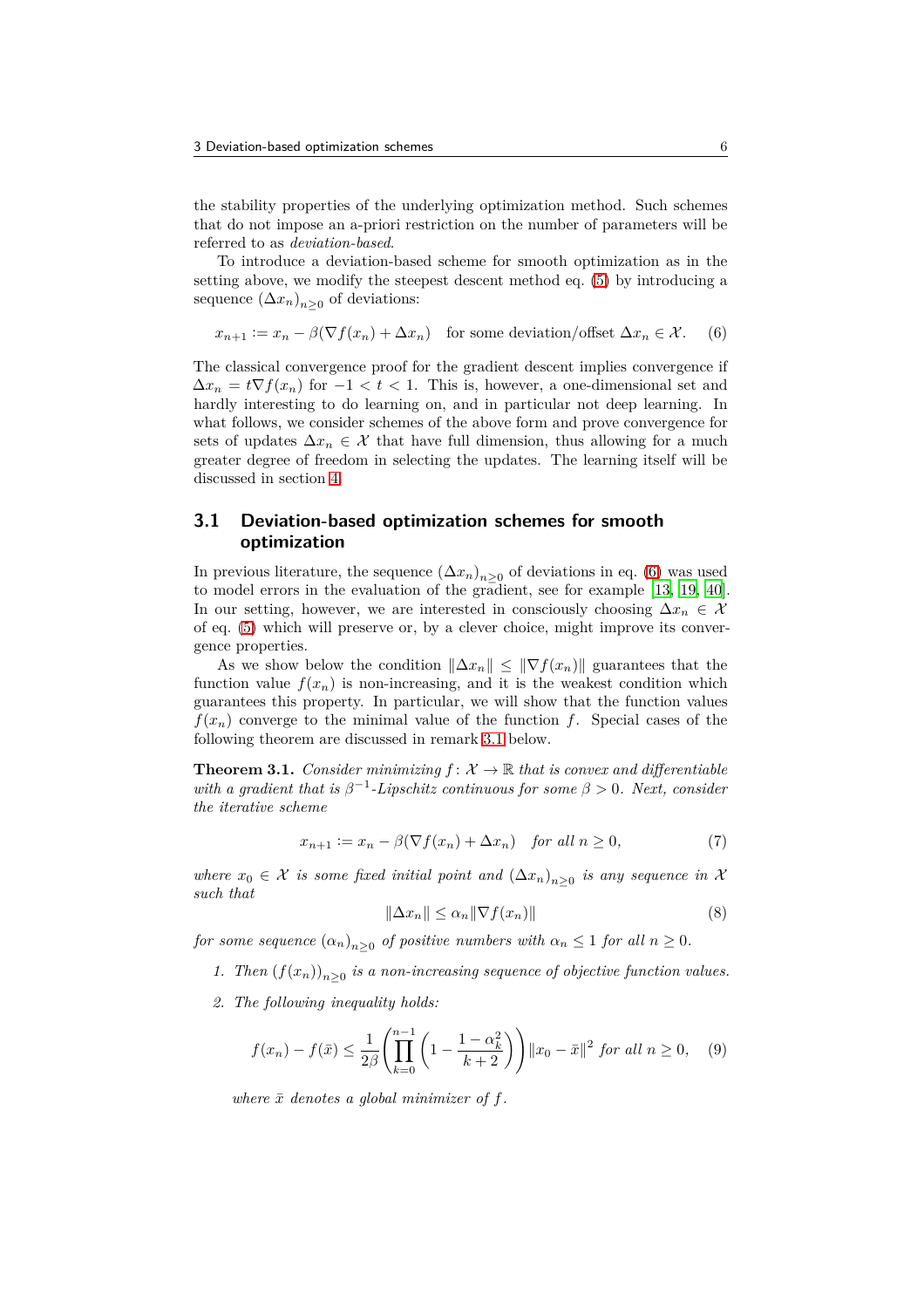<span id="page-6-1"></span>*3. If we further assume that*

<span id="page-6-2"></span>
$$
\sum_{n=0}^{\infty} \frac{1 - \alpha_n}{n+2} = +\infty.
$$
 (10)

*Then*  $f(x_n) \to f(\bar{x})$  *as*  $n \to +\infty$  *with*  $\bar{x}$  *denoting a global minimizer of*  $f$ *.* 

<span id="page-6-0"></span>**Remark [3.1](#page-5-2).** Choosing  $\alpha_n = \alpha$  for all *n* in theorem 3.1 simplifies eq. [\(9\)](#page-5-3) to

$$
f(x_n) - f(\bar{x}) \le \frac{1}{2\beta} \left( \prod_{k=0}^{n-1} \left( \frac{k+1+\alpha}{k+2} \right) \right) ||x_0 - \bar{x}||^2
$$
  
= 
$$
\frac{\Gamma(n+\alpha+1)}{2\beta \Gamma(n+2)\Gamma(1+\alpha)} ||x_0 - \bar{x}||^2.
$$
 (11)

Hence, using Stirling's formula,

$$
\frac{f(x_n) - f(\bar{x})}{\|x_0 - \bar{x}\|^2} = O\left(n^{-(1-\alpha)}\right) \quad \text{as } n \to \infty.
$$

When  $\alpha = 0$ , i.e. if  $\Delta x_n = 0$  for  $n = 0, 1, \ldots$ , we get

$$
f(x_n) - f(\bar{x}) = \frac{1}{2\beta(n+1)} ||x_0 - \bar{x}||^2.
$$

Hence, we have (asymptotically) recovered the optimal rate from [\[20,](#page-26-11) Theorem 1] up to a constant of 2.

Note also that all the calculations work for a smaller  $0 < \beta' < \beta$  since  $1/\beta'$  will also be a Lipschitz constant of  $\nabla f$ . In addition to the convergence of the function values, we are also able to show the convergence of the iteration sequence with stronger assumptions on the objective function *f*:

<span id="page-6-3"></span>**Corollary 3.1.** *If, in addition to the assumptions in item [3](#page-6-1) of theorem [3.1,](#page-5-2) the objective function f is coercive, i.e.,*  $f(x) \rightarrow +\infty$  *as*  $||x|| \rightarrow +\infty$ *, and strictly convex, then the sequence*  $(x_n)_{n\geq 0}$  *converges weakly to the unique minimizer of f.*

*Proof.* The sequence  $(x_n)_{n\geq 0}$  is bounded: by item [1](#page-5-4) of theorem [3.1,](#page-5-2) the sequence  $(f(x_n))_{n\geq 0}$  is bounded from above by  $f(x_0) \in \mathbb{R}$ . The asserted boundedness then follows from the coercivity of *f*.

If  $x \in \mathcal{X}$  is a weak sequential cluster point, i.e., there exists a subsequence  $(x_{n_k})_{k\geq 0}$  of  $(x_n)_{n\geq 0}$  with  $x_{n_k} \to x$ , then [\[9](#page-25-6), Theorem 9.1] and item [3](#page-6-1) of theo-rem [3.1](#page-5-2) give  $f(x) \leq \lim_{n \to \infty} f(x_{n_k}) = \inf_{x \in \mathcal{X}} f(x)$ , i.e., x is the unique minimizer of *f*. The statement of the corollary then follows from [\[9,](#page-25-6) Lemma 2.46].  $\Box$ 

*Proof of theorem [3.1.](#page-5-2)* For all  $n \geq 0$  we have, by eq. [\(4\)](#page-4-1),

$$
f(x_{n+1}) - f(x_n) \le \langle \nabla f(x_{n+1}), x_{n+1} - x_n \rangle - \frac{\beta}{2} || \nabla f(x_{n+1}) - \nabla f(x_n) ||^2
$$
  
=  $-\beta \langle \nabla f(x_{n+1}), \Delta x_n \rangle - \frac{\beta}{2} || \nabla f(x_{n+1}) ||^2 - \frac{\beta}{2} || \nabla f(x_n) ||^2$   
=  $-\frac{\beta}{2} || \nabla f(x_{n+1}) + \Delta x_n ||^2 + \frac{\beta}{2} (|| \Delta x_n ||^2 - || \nabla f(x_n) ||^2).$  (12)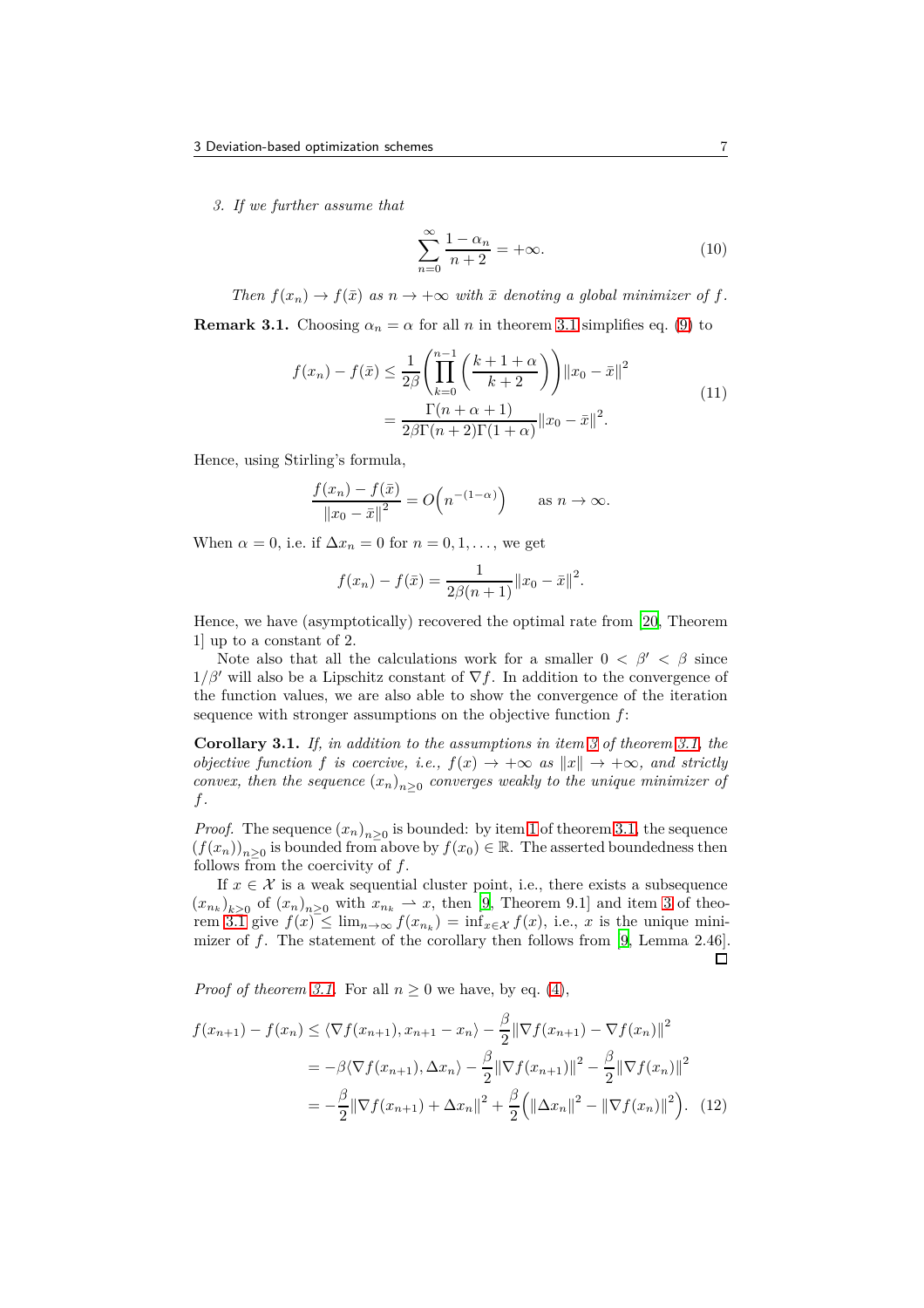The proof of item [1](#page-5-4) now follows from the observation that

<span id="page-7-0"></span>
$$
\|\Delta x_n\|^2 - \|\nabla f(x_n)\|^2 \le -\left(1 - \alpha_n^2\right) \|\nabla f(x_n)\|^2.
$$

We will next prove the formula in eq. [\(9\)](#page-5-3) by proving the following stronger relation:

$$
f(x_n) - f(\bar{x}) \le \frac{1}{2\beta} \left( \prod_{k=0}^{n-1} \left( 1 - \frac{1 - \alpha_k^2}{k+2} \right) \right) ||x_0 - \bar{x}||^2
$$

$$
- \frac{1}{2\beta(n+1)} ||x_n - \bar{x} - \beta \nabla f(x_n)||^2 \quad (13)
$$

where  $\bar{x} \in \mathcal{X}$  denotes a global minimizer of f, i.e.  $\nabla f(\bar{x}) = 0$ . To prove the above, we proceed by induction and begin by considering the case  $n = 0$ . By eq. [\(4\)](#page-4-1), we have

$$
f(x_0) - f(\bar{x}) \le \langle \nabla f(x_0), x_0 - \bar{x} \rangle - \frac{\beta}{2} ||\nabla f(x_0)||^2
$$
  
=  $\frac{1}{2\beta} ||x_0 - x||^2 - \frac{1}{2\beta} ||x_0 - \bar{x} - \beta \nabla f(x_0)||^2$ .

This proves the claim for  $n = 0$ , i.e. the induction basis holds. Next, assume eq. [\(13\)](#page-7-0) holds for some  $n \geq 0$  and we seek to prove that it holds for  $n + 1$ . Then

$$
f(x_{n+1}) - f(\bar{x}) = \frac{1 - \alpha_n^2}{n+2} (f(x_{n+1}) - f(\bar{x}))
$$
  
+ 
$$
\left(1 - \frac{1 - \alpha_n^2}{n+2}\right) (f(x_{n+1}) - f(x_n)) + \left(1 - \frac{1 - \alpha_n^2}{n+2}\right) (f(x_n) - f(\bar{x}))
$$

Here, we estimate the first two terms with eq. [\(4\)](#page-4-1) and the last one with the induction hypothesis eq. [\(13\)](#page-7-0). This results in

$$
f(x_{n+1}) - f(\bar{x}) \le \frac{1 - \alpha_n^2}{n+2} \left( \langle \nabla f(x_{n+1}), x_{n+1} - \bar{x} \rangle - \frac{\beta}{2} || \nabla f(x_{n+1}) ||^2 \right) + \left( 1 - \frac{1 - \alpha_n^2}{n+2} \right) \left( \langle \nabla f(x_{n+1}), x_{n+1} - x_n \rangle - \frac{\beta}{2} || \nabla f(x_{n+1}) - \nabla f(x_n) ||^2 \right) + \frac{1}{2\beta} \left( \prod_{k=0}^n \left( 1 - \frac{1 - \alpha_k^2}{k+2} \right) ||x_0 - \bar{x}||^2 - \left( 1 - \frac{1 - \alpha_n^2}{n+2} \right) \frac{1}{2\beta(n+1)} ||x_n - \bar{x} - \beta \nabla f(x_n) ||^2.
$$

Using eq. [\(7\)](#page-5-5) and reordering the terms gives

<span id="page-7-1"></span>
$$
f(x_{n+1}) - f(\bar{x}) \le -\beta \langle \nabla f(x_{n+1}), \Delta x_n \rangle - \frac{\beta}{2} || \nabla f(x_{n+1}) ||^2 + \frac{1 - \alpha_n^2}{n+2} \langle \nabla f(x_{n+1}), x_n - \bar{x} - \beta \nabla f(x_n) \rangle - \left( 1 - \frac{1 - \alpha_n^2}{n+2} \right) \left( \frac{\beta}{2} || \nabla f(x_n) ||^2 + \frac{1}{2\beta(n+1)} || x_n - \bar{x} - \beta \nabla f(x_n) ||^2 \right) + \frac{1}{2\beta} \left( \prod_{k=0}^n \left( 1 - \frac{1 - \alpha_k^2}{k+2} \right) \right) || x_0 - \bar{x} ||^2. (14)
$$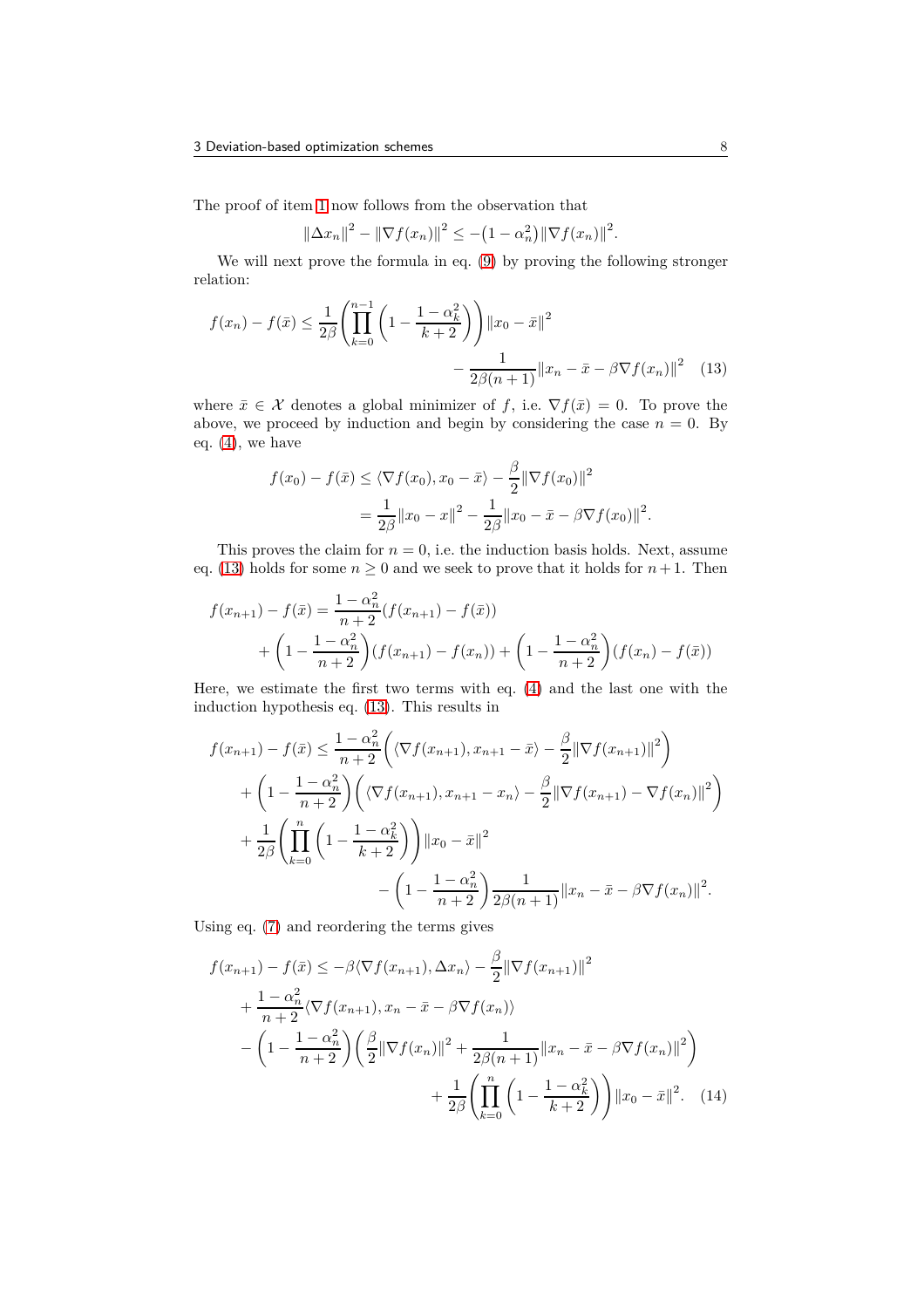On the other hand, using again eq. [\(7\)](#page-5-5),

$$
\frac{1}{2\beta(n+2)}||x_{n+1} - \bar{x} - \beta \nabla f(x_{n+1})||^2
$$
  
= 
$$
\frac{1}{2\beta(n+2)}||x_n - \bar{x} - \beta \nabla f(x_n)||^2 + \frac{\beta}{2(n+2)}||\Delta x_n + \nabla f(x_{n+1})||^2
$$
  
- 
$$
\frac{1}{n+2}\langle x_n - \bar{x} - \beta \nabla f(x_n), \Delta x_n + \nabla f(x_{n+1})\rangle.
$$

Adding this to eq. [\(14\)](#page-7-1), followed by a simple calculation, yields

$$
f(x_{n+1}) - f(\bar{x}) + \frac{1}{2\beta(n+2)} ||x_{n+1} - \bar{x} - \beta \nabla f(x_{n+1})||^2
$$
  
\n
$$
\leq \frac{1}{2\beta} \left( \prod_{k=0}^n \left( 1 - \frac{1 - \alpha_k^2}{k+2} \right) \right) ||x_0 - \bar{x}||^2 - \frac{\beta(n+1)}{2(n+2)} (1 - \alpha_n^2) ||\nabla f(x_{n+1})||^2
$$
  
\n
$$
- \frac{\alpha_n^2}{2\beta(n+1)(n+2)} ||x_n - \bar{x} - \beta \nabla f(x_n) + \frac{\beta(n+1)}{\alpha_n^2} \Delta x_n + \beta(n+1) \nabla f(x_{n+1}) ||^2
$$
  
\n
$$
- \frac{\beta}{2} \left( 1 - \frac{1 - \alpha_n^2}{n+2} \right) \left( ||\nabla f(x_n)||^2 - \frac{1}{\alpha_n^2} ||\Delta x_n||^2 \right).
$$

By eq. [\(8\)](#page-5-6) and taking into account the non-negativity of norms, we get

$$
f(x_{n+1}) - f(\bar{x}) + \frac{1}{2\beta(n+2)} ||x_{n+1} - \bar{x} - \beta \nabla f(x_{n+1})||^2
$$
  

$$
\leq \frac{1}{2\beta} \left( \prod_{k=0}^{n} \left( 1 - \frac{1 - \alpha_k^2}{k+2} \right) \right) ||x_0 - \bar{x}||^2,
$$

which finishes the induction. Let us now prove the convergence  $f(x_n) \to f(\bar{x})$ as  $n \to +\infty$ . Taking the logarithm in eq. [\(9\)](#page-5-3) gives

$$
\log(f(x_n) - f(\bar{x})) \le \sum_{k=0}^{n-1} \log\left(1 - \frac{1 - \alpha_k^2}{k+2}\right) + \log||x_0 - \bar{x}||^2 - \log(2\beta).
$$

Since log is a concave function,  $\log(1-x) \leq -x$  for all  $x \in \mathbb{R}$ . Hence,

$$
\log (f(x_n) - f(\bar{x})) \le -\sum_{k=0}^{n-1} \frac{1 - \alpha_k^2}{k+2} + \log ||x_0 - \bar{x}||^2 - \log (2\beta)
$$
  

$$
\le -\sum_{k=0}^{n-1} \frac{1 - \alpha_k}{k+2} + \log ||x_0 - \bar{x}||^2 - \log (2\beta).
$$

Because of the assumption in eq. [\(10\)](#page-6-2), the right-hand side converges to  $-\infty$ , so  $f(x_n) \to f(\bar{x})$  as  $n \to \infty$ .  $\Box$ 

## <span id="page-8-0"></span>**3.2 Deviation-based schemes for non-smooth optimization**

The theory in subsection [3.1](#page-5-0) only applies to optimization problems with a smooth objective. Theory for optimization with a non-smooth objective needs to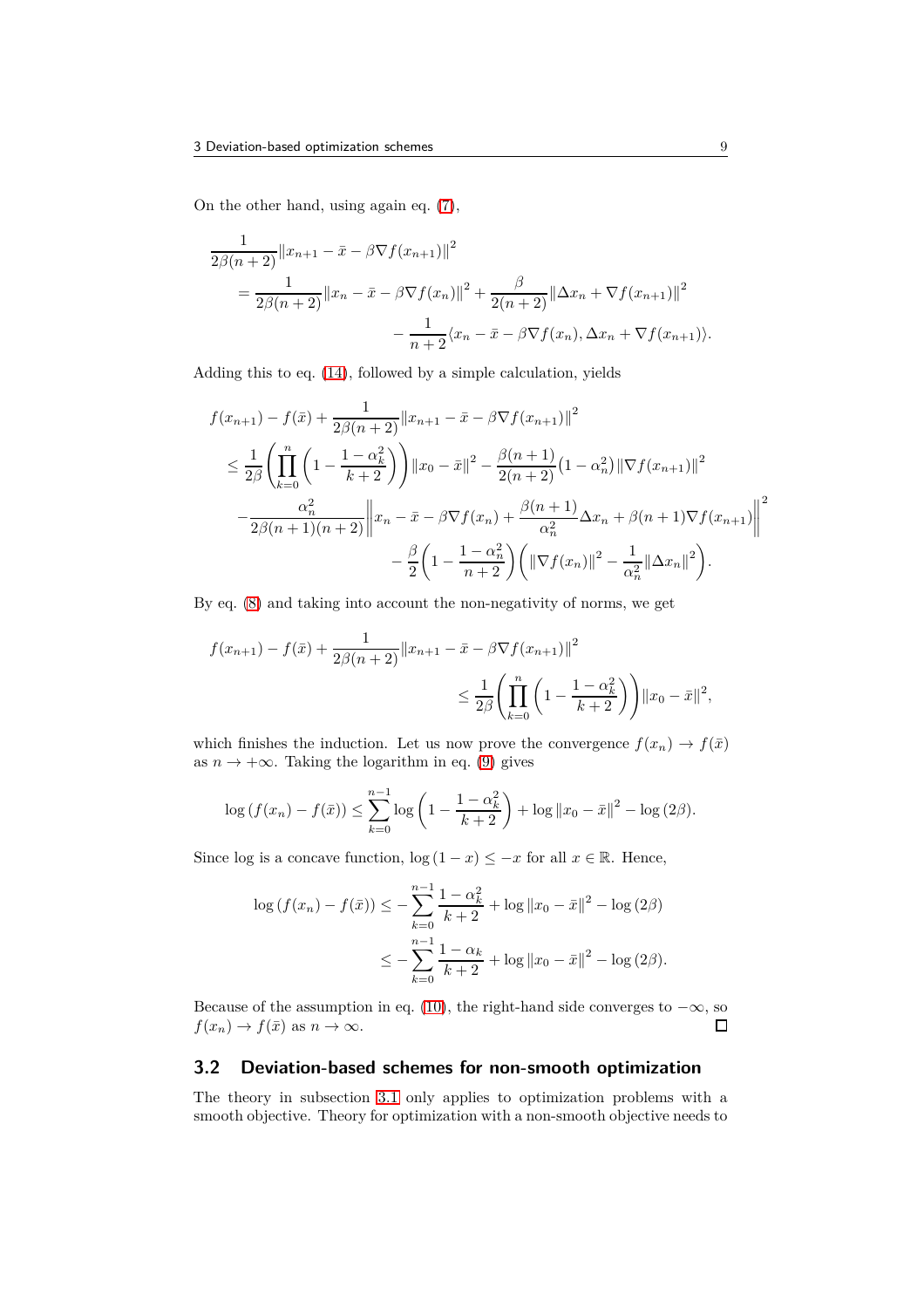be based on sub-differential calculus. Our focus is on minimizing a non-smooth objective with an additional structure as in eq. [\(1\)](#page-1-0).

The proposed deviation-based iterative scheme is inspired by the classical forward-backward (or proximal-gradient/ISTA) scheme [\[22\]](#page-26-1), but with deviations in the spirit of the gradient method outlined in subsection [3.1.](#page-5-0) The next theorem states the scheme and analyses its convergence properties for solving the nonsmooth minimization problem in eq.  $(1)$  where q is not necessarily differentiable.

<span id="page-9-1"></span>**Theorem 3.2.** *Consider minimizing*  $f + g$  *where*  $f : \mathcal{X} \to \mathbb{R}$  *is convex and differentiable with a gradient*  $\nabla f : \mathcal{X} \to \mathcal{X}$  that is Lipschitz continuous with *constant*  $\beta^{-1}$  *for some*  $\beta > 0$ *, and*  $g : \mathcal{X} \to \overline{\mathbb{R}}$  *is a proper, convex and lower semi-continuous function that is not necessarily differentiable. Next, consider the iterative scheme*

<span id="page-9-9"></span><span id="page-9-8"></span><span id="page-9-4"></span>
$$
w_n := x_n + \Delta x_n^1,\tag{15a}
$$

$$
x_{n+1} := \text{Prox}_{g}^{\gamma_n} \left( x_n - \gamma_n \nabla f(w_n) + \frac{\gamma_n}{\beta} \Delta x_n^1 + \Delta x_n^2 \right). \tag{15b}
$$

*where*  $x_0 \in \mathcal{X}$  *is some fixed initial point,*  $0 < \gamma_n < 2\beta$  *for all*  $n \geq 0$ *, and* 

$$
\frac{1}{2\beta} ||\Delta x_n^1||^2 + \frac{\beta}{2\gamma_n(2\beta - \gamma_n)} ||\Delta x_n^2||^2
$$
  
\n
$$
\leq \frac{\alpha_n^{(1)}(2\beta - \gamma_{n-1})}{2\beta\gamma_{n-1}} ||x_n - x_{n-1} - \frac{\beta}{2\beta - \gamma_{n-1}} \Delta x_{n-1}^2||^2
$$
  
\n
$$
+ \frac{\beta \alpha_n^{(2)}}{2} ||\nabla f(w_n) - \nabla f(w_{n-1}) - \frac{1}{\beta}(x_n - w_{n-1})||^2
$$
(16)

<span id="page-9-2"></span>*holds for all*  $n \geq 1$ *. Then, the following holds:* 

*1. For n* ≥ 0*, define*

$$
V_n := f(w_n) + g(x_{n+1}) + \langle \nabla f(w_n), x_{n+1} - w_n \rangle + \frac{1}{2\beta} ||x_{n+1} - w_n||^2.
$$

*Then*  $V_n \ge f(x_{n+1}) + g(x_{n+1})$  *for all*  $n \ge 0$  *and the sequence* 

<span id="page-9-3"></span>
$$
\left(V_n + \frac{2\beta - \gamma_n}{2\beta\gamma_n} \left\| x_{n+1} - x_n - \frac{\beta}{2\beta - \gamma_n} \Delta x_n^2 \right\|^2 \right)_{n \ge 0} \tag{17}
$$

*is monotonically non-increasing if*  $\alpha_n^{(1)} \leq 1$  *and*  $\alpha_n^{(2)} \leq 1$  *for all*  $n \geq 0$ ;

<span id="page-9-0"></span>*2. If f* + *g is bounded from below and*

<span id="page-9-7"></span><span id="page-9-6"></span><span id="page-9-5"></span>
$$
0 < \liminf_{n \to \infty} \gamma_n \le \limsup_{n \to \infty} \gamma_n < 2\beta \tag{18}
$$

$$
0 \le \limsup_{n \to \infty} \alpha_n^{(1)} < 1 \qquad \text{and} \qquad 0 \le \limsup_{n \to \infty} \alpha_n^{(2)} < 1 \tag{19}
$$

*holds, then*

$$
\sum_{n=0}^{\infty} \|x_n - x_{n+1}\|^2 < +\infty, \qquad \qquad \sum_{n=0}^{\infty} \left\|\Delta x_n^1\right\|^2 < +\infty, \\
and \qquad \qquad \sum_{n=0}^{\infty} \left\|\Delta x_n^2\right\|^2 < +\infty.
$$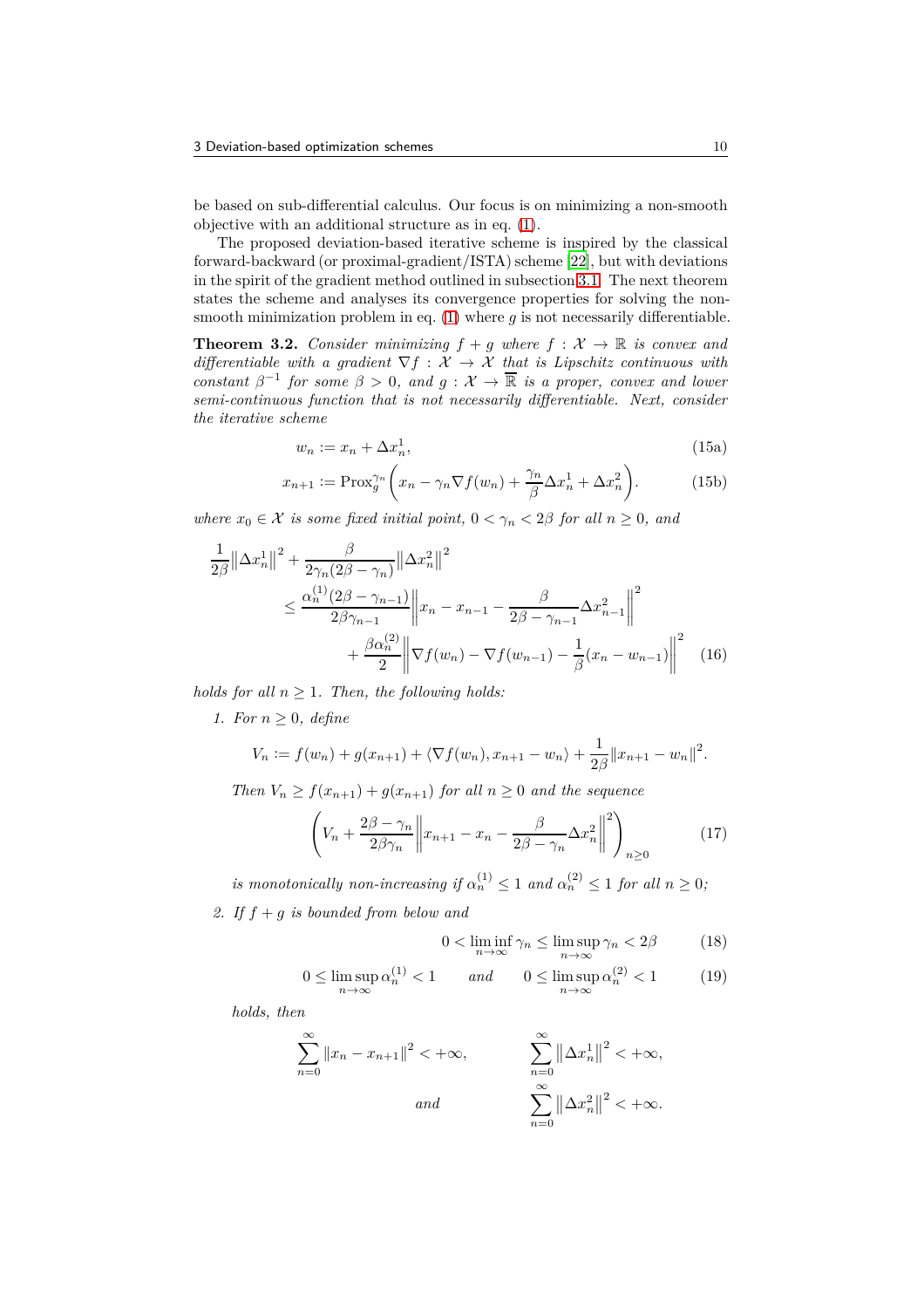<span id="page-10-0"></span>*3. Under the conditions of item [2,](#page-9-0) any weak sequential cluster point of*  $(x_n)_{n>0}$ *is a minimizer of*  $f + g$ *. If there are no such minimizers, then*  $||x_n|| \to +\infty$ *as*  $n \to \infty$ *. Conversely, a weak sequential cluster point exists whenever the sequence*  $(x_n)_{n\geq 0}$  *is bounded.* 

<span id="page-10-4"></span>**Corollary 3.2.** *If, in addition to the assumptions initem [3](#page-10-0) of theorem [3.2,](#page-9-1) the objective function*  $f + g$  *is coercive, i.e.,*  $f(x) + g(x) \rightarrow +\infty$  *as*  $||x|| \rightarrow +\infty$ *, and strictly convex, then the sequence*  $(x_n)_{n\geq 0}$  *converges weakly to the unique minimizer of*  $f + q$ *.* 

*Proof.* The sequence  $(x_n)_{n\geq 0}$  is bounded: by item [1](#page-9-2) of theorem [3.2,](#page-9-1) the nonincreasing real sequence in  $(24)$  guarantees that  $(V_n)_{n\geq 0}$  is bounded from above and greater or equal to  $(f(x_{n+1}) + g(x_{n+1}))_{n \geq 0}$ . The asserted boundedness then follows from the coercivity of  $f + g$ .

The statement of the corollary then follows from [\[9,](#page-25-6) Lemma 2.46], taking into account item [3](#page-10-0) of theorem [3.2](#page-9-1) and that the strict convexity of  $f + g$  ensures the uniqueness of the minimizer of  $f + g$ .  $\Box$ 

*Proof of theorem [3.2.](#page-9-1)* We start by proving the claims in item [1.](#page-9-2) The first inequality follows from eq. [\(3\)](#page-4-2), so we focus on proving the monotonic decrease of the sequence in eq. [\(17\)](#page-9-3). Note first that, for  $n \geq 0$ , eq. [\(15b\)](#page-9-4) is equivalent to

<span id="page-10-3"></span><span id="page-10-1"></span>
$$
\frac{x_n - x_{n+1}}{\gamma_n} - \nabla f(w_n) + \frac{1}{\beta} \Delta x_n^1 + \frac{1}{\gamma_n} \Delta x_n^2 \in \partial g(x_{n+1}).\tag{20}
$$

This yields

$$
g(x_n) \ge g(x_{n+1}) + \frac{1}{\gamma_n} ||x_n - x_{n+1}||^2 - \langle \nabla f(w_n), x_n - x_{n+1} \rangle
$$

$$
+ \frac{1}{\beta} \langle \Delta x_n^1, x_n - x_{n+1} \rangle + \frac{1}{\gamma_n} \langle \Delta x_n^2, x_n - x_{n+1} \rangle. \tag{21}
$$

By eq. [\(4\)](#page-4-1) we get the following inequality for all  $n \geq 1$ :

<span id="page-10-2"></span>
$$
f(w_{n-1}) \ge f(w_n) + \langle \nabla f(w_n), w_{n-1} - w_n \rangle + \frac{\beta}{2} || \nabla f(w_n) - \nabla f(w_{n-1}) ||^2. \tag{22}
$$

From eqs. [\(21\)](#page-10-1) and [\(22\)](#page-10-2) and the definition of  $V_n$ , we therefore obtain  $V_{n-1} - V_n = f(w_{n-1}) - f(w_n) + q(x_n) - q(x_{n+1}) + \langle \nabla f(w_{n-1}), x_n - w_{n-1} \rangle$ 

$$
u_{n-1} - v_n = f(w_{n-1}) - f(w_n) + g(x_n) - g(x_{n+1}) + \sqrt{f(w_{n-1})}, x_n - w_{n-1}
$$
  
+ 
$$
\frac{1}{2\beta} ||x_n - w_{n-1}||^2 - \sqrt{\nabla f(w_n)}, x_{n+1} - w_n \rangle - \frac{1}{2\beta} ||x_{n+1} - w_n||^2
$$
  

$$
\geq \sqrt{\nabla f(w_n)} - \nabla f(w_{n-1}), w_{n-1} - x_n \rangle + \frac{\beta}{2} ||\nabla f(w_n) - \nabla f(w_{n-1})||^2
$$
  
+ 
$$
\frac{1}{2\beta} ||x_n - w_{n-1}||^2 + \frac{1}{\gamma_n} ||x_n - x_{n+1}||^2 - \frac{1}{2\beta} ||x_{n+1} - w_n||^2
$$
  
+ 
$$
\frac{1}{\beta} \langle \Delta x_n^1, x_n - x_{n+1} \rangle + \frac{1}{\gamma_n} \langle \Delta x_n^2, x_n - x_{n+1} \rangle
$$
  
= 
$$
\frac{\beta}{2} ||\nabla f(w_n) - \nabla f(w_{n-1}) - \frac{1}{\beta} (x_n - w_{n-1})||^2
$$
  
+ 
$$
\frac{2\beta - \gamma_n}{2\beta \gamma_n} ||x_{n+1} - x_n - \frac{\beta}{2\beta - \gamma_n} \Delta x_n^2||^2
$$
  
- 
$$
\frac{1}{2\beta} ||\Delta x_n^1||^2 - \frac{\beta}{2\gamma_n(2\beta - \gamma_n)} ||\Delta x_n^2||^2.
$$
 (23)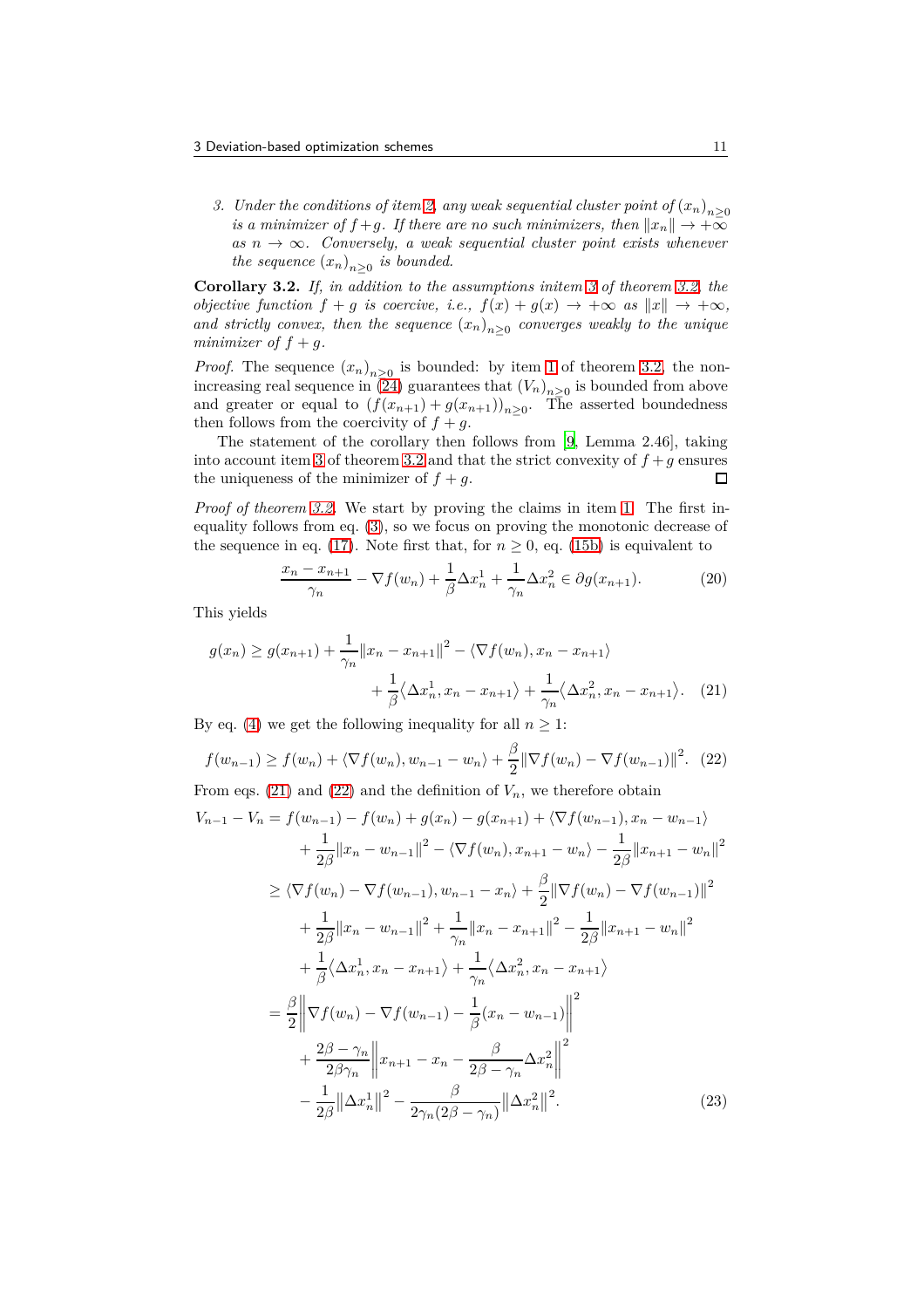Using eq. [\(16\)](#page-9-5), we then obtain the following inequality for all  $n \geq 1$ :

$$
V_{n-1} + \frac{2\beta - \gamma_{n-1}}{2\beta\gamma_{n-1}} \left\| x_n - x_{n-1} - \frac{\beta}{2\beta - \gamma_{n-1}} \Delta x_{n-1}^2 \right\|^2
$$
  
\n
$$
\geq V_n + \frac{2\beta - \gamma_n}{2\beta\gamma_n} \left\| x_{n+1} - x_n - \frac{\beta}{2\beta - \gamma_n} \Delta x_n^2 \right\|^2
$$
  
\n
$$
+ \frac{\beta \left( 1 - \alpha_n^{(2)} \right)}{2} \left\| \nabla f(w_n) - \nabla f(w_{n-1}) - \frac{1}{\beta} (x_n - w_{n-1}) \right\|^2
$$
  
\n
$$
+ \frac{\left( 1 - \alpha_n^{(1)} \right) (2\beta - \gamma_{n-1})}{2\beta\gamma_{n-1}} \left\| x_n - x_{n-1} - \frac{\beta}{2\beta - \gamma_{n-1}} \Delta x_{n-1}^2 \right\|^2. \tag{24}
$$

<span id="page-11-0"></span>The claim that the sequence in eq. [\(17\)](#page-9-3) is monotonically non-increasing now follows from ignoring the two last terms in eq. [\(24\)](#page-11-0), which are non-negative. This concludes the proof of the claims in item [1.](#page-9-2)

We next turn our attention to proving the claim in item [2.](#page-9-0) First, let  $M \in \mathbb{R}$ such that  $f(x)+g(x) \geq M > -\infty$  holds for all  $x \in \mathcal{X}$  as  $f+g$  is (by assumption) bounded from below. For fixed  $N \geq 1$ , consider the sum over  $n = 1, \ldots, N$  for the terms in eq. [\(24\)](#page-11-0):

$$
V_0 + \frac{2\beta - \gamma_0}{2\beta\gamma_0} \left\| x_1 - x_0 - \frac{\beta}{2\beta - \gamma_0} \Delta x_0^2 \right\|^2
$$
  
\n
$$
\geq V_N + \frac{2\beta - \gamma_N}{2\beta\gamma_N} \left\| x_{N+1} - x_N - \frac{\beta}{2\beta - \gamma_N} \Delta x_N^2 \right\|^2
$$
  
\n
$$
+ \sum_{n=1}^N \frac{\beta \left( 1 - \alpha_n^{(2)} \right)}{2} \left\| \nabla f(w_n) - \nabla f(w_{n-1}) - \frac{1}{\beta} (x_n - w_{n-1}) \right\|^2
$$
  
\n
$$
+ \sum_{n=0}^{N-1} \frac{\left( 1 - \alpha_{n+1}^{(1)} \right) (2\beta - \gamma_n)}{2\beta\gamma_n} \left\| x_{n+1} - x_n - \frac{\beta}{2\beta - \gamma_n} \Delta x_n^2 \right\|^2.
$$

By the claim in item [1,](#page-9-2) we know  $V_N \ge f(x_{N+1}) + g(x_{N+1}) \ge M$ , so

$$
\sum_{n=1}^{N} \frac{\beta \left(1 - \alpha_n^{(2)}\right)}{2} \left\| \nabla f(w_n) - \nabla f(w_{n-1}) - \frac{1}{\beta} (x_n - w_{n-1}) \right\|^2 + \sum_{n=0}^{N-1} \frac{\left(1 - \alpha_{n+1}^{(1)}\right) (2\beta - \gamma_n)}{2\beta\gamma_n} \left\| x_{n+1} - x_n - \frac{\beta}{2\beta - \gamma_n} \Delta x_n^2 \right\|^2 \le V_0 + \frac{2\beta - \gamma_0}{2\beta\gamma_0} \left\| x_1 - x_0 - \frac{\beta}{2\beta - \gamma_0} \Delta x_0^2 \right\|^2 - M.
$$

Next, by eqs. [\(18\)](#page-9-6) and [\(19\)](#page-9-7), there exist some  $n_0 \geq 0$ ,  $0 < \gamma_- \leq \gamma_+ < 2\beta$ ,  $0 \leq \alpha_{+}^{(1)} < 1$  and  $0 \leq \alpha_{+}^{(2)} < 1$  such that

$$
\gamma_- \le \gamma_n \le \gamma_+, \qquad 0 \le \alpha_n^{(1)} \le \alpha_+^{(1)} \quad \text{and} \quad 0 \le \alpha_n^{(2)} \le \alpha_+^{(2)} \quad \text{for all } n \ge n_0.
$$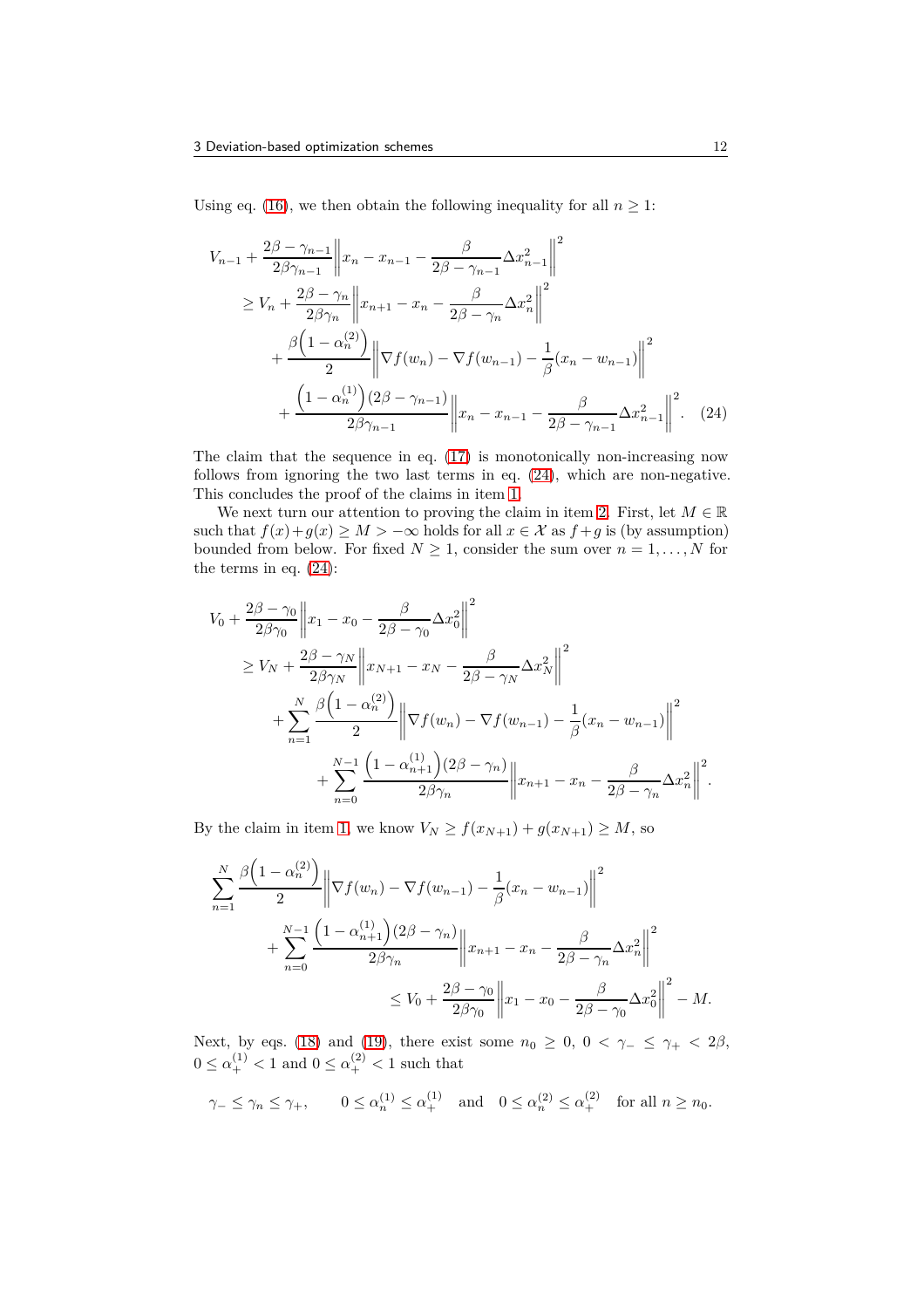We therefore get

$$
\sum_{n=n_0}^{N} \left\| \nabla f(w_n) - \nabla f(w_{n-1}) - \frac{1}{\beta} (x_n - w_{n-1}) \right\|^2
$$
  

$$
\leq \frac{2}{\beta \left( 1 - \alpha_+^{(2)} \right)} \left( V_0 + \frac{2\beta - \gamma_0}{2\beta \gamma_0} \left\| x_1 - x_0 - \frac{\beta}{2\beta - \gamma_0} \Delta x_0^2 \right\|^2 - M \right)
$$

and

$$
\sum_{n=n_0}^{N-1} \left\| x_{n+1} - x_n - \frac{\beta}{2\beta - \gamma_n} \Delta x_n^2 \right\|^2
$$
  
\n
$$
\leq \frac{2\beta\gamma_+}{\left( 1 - \alpha_+^{(1)} \right) \left( 2\beta - \gamma_+ \right)} \left( V_0 + \frac{2\beta - \gamma_0}{2\beta\gamma_0} \left\| x_1 - x_0 - \frac{\beta}{2\beta - \gamma_0} \Delta x_0^2 \right\|^2 - M \right).
$$

Since the right-hand side is finite and independent of *N* in both cases, we get

$$
\sum_{n=n_0}^{\infty} \left\| \nabla f(w_n) - \nabla f(w_{n-1}) - \frac{1}{\beta} (x_n - w_{n-1}) \right\|^2 < +\infty,
$$

$$
\sum_{n=n_0}^{\infty} \left\| x_{n+1} - x_n - \frac{\beta}{2\beta - \gamma_n} \Delta x_n^2 \right\|^2 < +\infty.
$$

Using eq. [\(16\)](#page-9-5) and the fact that the convergence of the series does not depend on the (finite) number of elements with indices below  $n_0$ , we can immediately conclude that

$$
\sum_{n=0}^{\infty} \left\| \Delta x_n^1 \right\|^2 < +\infty \quad \text{and} \quad \sum_{n=0}^{\infty} \left\| \Delta x_n^2 \right\|^2 < +\infty.
$$

The last assertion of item [2](#page-9-0) follows from the observation below, which also concludes the proof of the claims in item [2.](#page-9-0)

$$
\sum_{n=0}^{\infty} \|x_{n+1} - x_n\|^2
$$
  
\n
$$
\leq 2 \sum_{n=0}^{\infty} \left( \left\| x_{n+1} - x_n - \frac{\beta}{2\beta - \gamma_n} \Delta x_n^2 \right\|^2 + \frac{\beta^2}{(2\beta - \gamma_n)^2} \left\| \Delta x_n^2 \right\|^2 \right) < \infty.
$$

We finally prove the claim in item [3.](#page-10-0) Let  $x$  be a weak sequential cluster point of the sequence  $(x_n)_{n\geq 0}$  with a sub-sequence  $(n_k)_{k\geq 0}$  such that  $x_{n_k} \to x$ as  $k \to \infty$ . By eq. [\(20\)](#page-10-3), we have

<span id="page-12-0"></span>
$$
\frac{x_{n_k} - x_{n_k+1}}{\gamma_{n_k}} + \nabla f(x_{n_k+1}) - \nabla f(w_{n_k}) + \frac{\Delta x_{n_k}^1}{\beta} + \frac{\Delta x_{n_k}^2}{\gamma_{n_k}} \in (\nabla f + \partial g)(x_{n_k+1}) \tag{25}
$$

for all  $k \geq 0$ . The assertion in item [2](#page-9-0) combined with the Lipschitz continuity of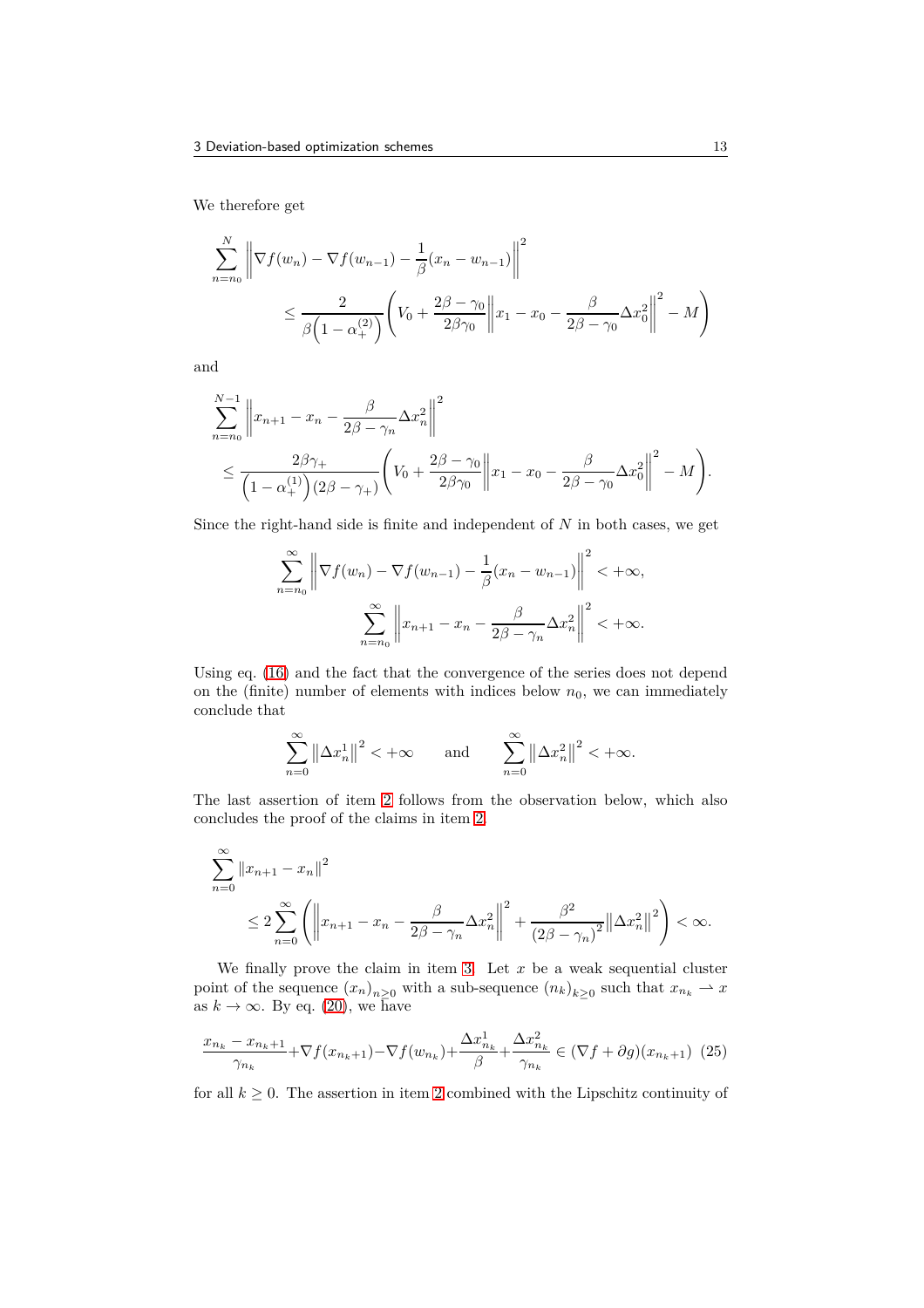$\nabla f$  yields the following as  $k \to \infty$ :

$$
0 \leq \left\| \frac{x_{n_k} - x_{n_k+1}}{\gamma_{n_k}} \right\| \leq \frac{\left\| x_{n_k} - x_{n_k+1} \right\|}{\gamma_-} \to 0,
$$
  
\n
$$
0 \leq \left\| \nabla f(x_{n_k+1}) - \nabla f(w_{n_k}) \right\| \leq \frac{1}{\beta} \left( \left\| x_{n_k+1} - x_{n_k} \right\| + \left\| \Delta x_{n_k}^1 \right\| \right) \to 0,
$$
  
\n
$$
0 \leq \left\| \frac{\Delta x_{n_k}^2}{\gamma_{n_k}} \right\| \leq \frac{1}{\gamma_-} \left\| \Delta x_{n_k} \right\|^2 \to 0.
$$

Hence, the left-hand side of eq. [\(25\)](#page-12-0) converges to 0 as  $k \to \infty$ . Thus, by [\[9](#page-25-6), Proposition 20.38] we get  $x_{n_k+1} = (x_{n_k+1} - x_{n_k}) + x_{n_k} \to x, 0 \in (\nabla f + \partial g)(x),$ i.e. *x* is a minimizer of  $f + g$ . The last statement follows from the fact that if  $||x_n|| \nrightarrow{A} +\infty$ , then there exists a bounded sub-sequence that has a weakly convergent sub-sequence whose weak limit is a minimizer of  $f+g$ . This concludes the proof of the claim in item [3.](#page-10-0)  $\Box$ 

**Remark 3.2.** if  $g = 0$  on  $\mathcal{X}$ , then eq. [\(15\)](#page-9-8) reads as

$$
w_{n+1} = w_n - \gamma_n \nabla f(w_n) + \Delta x_{n+1}^1 + \frac{\gamma_n - \beta}{\beta} \Delta x_n^1 + \Delta x_n^2.
$$

This is equivalent with the algorithm in subsection [3.1,](#page-5-0) provided that  $\gamma_n = \beta$ for all  $n \geq 0$  and

<span id="page-13-0"></span>
$$
\left\|\Delta x_n^2 + \Delta x_{n+1}^1\right\| \le \beta \|\nabla f(w_n)\|.\tag{26}
$$

On the other hand, when  $g = 0$  the condition in eq. [\(16\)](#page-9-5) becomes

$$
\frac{1}{2\beta} ||\Delta x_n^1||^2 + \frac{\beta}{2\gamma_n(2\beta - \gamma_n)} ||\Delta x_n^2||^2
$$
\n
$$
\leq \frac{\alpha_n^{(1)}(2\beta - \gamma_{n-1})}{2\beta\gamma_{n-1}} ||\gamma_{n-1} \nabla f(w_{n-1}) - \frac{\gamma_{n-1}}{\beta} \Delta x_{n-1}^1 - \frac{\beta - \gamma_{n-1}}{2\beta - \gamma_{n-1}} \Delta x_{n-1}^2 ||^2
$$
\n
$$
+ \frac{\beta \alpha_n^{(2)}}{2} ||\nabla f(w_n) - \frac{\beta - \gamma_{n-1}}{\beta} \nabla f(w_{n-1}) - \frac{\gamma_{n-1} - \beta}{\beta^2} \Delta x_{n-1}^1 - \frac{1}{\beta} \Delta x_{n-1}^2 ||^2.
$$

In the case that  $\gamma_n = \beta$  for all  $n \geq 0$ , this simplifies to the following inequality that is different from the one in eq. [\(26\)](#page-13-0):

$$
\|\Delta x_n^1\|^2 + \|\Delta x_n^2\|^2 \leq \alpha_n^{(1)} \|\beta \nabla f(w_{n-1}) - \Delta x_{n-1}^1\|^2 + \alpha_n^{(2)} \|\beta \nabla f(w_n) - \Delta x_{n-1}^2\|^2.
$$

**Remark 3.3.** Setting  $\Delta x_n^1 = \Delta x_n^2 = 0$  recovers the classical forward-backward algorithm [\[22](#page-26-1)]. Likewise, the FISTA algorithm [\[10\]](#page-25-1) can be obtained by setting

$$
\Delta x_n^1 := \frac{t_n - 1}{t_{n+1}} (x_n - x_{n-1}) \quad \text{and} \quad \Delta x_n^2 := \frac{\beta - \gamma_n}{\beta} \Delta x_n^1 \quad \text{for all } n \ge 0,
$$

with  $(t_n)_{n=0}^{\infty}$  defined recursively as  $t_{n+1} := \frac{1}{2}(1 + \sqrt{1 + 4t_n^2})$  for  $n \ge 1$  and  $t_0 := 1.$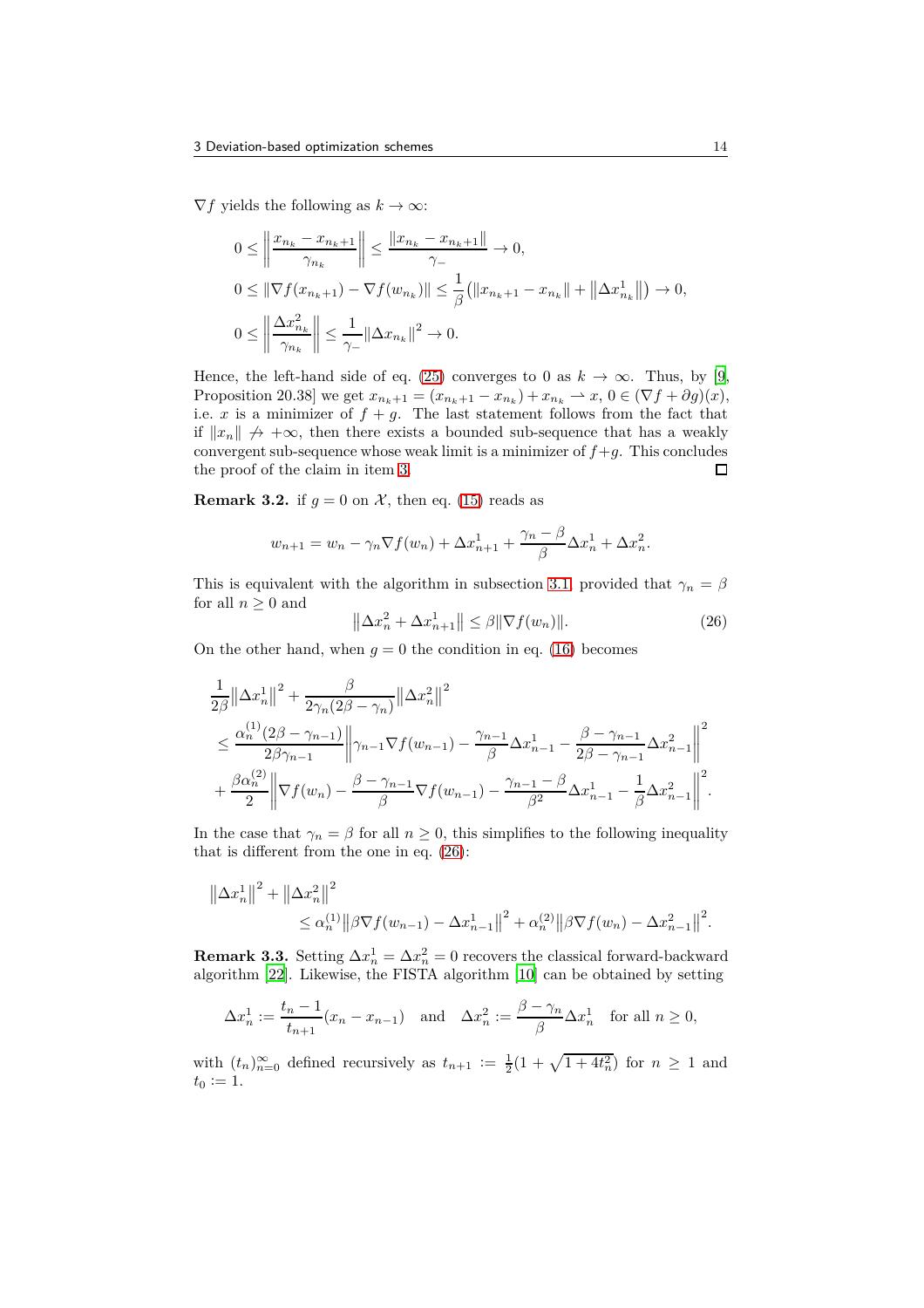#### <span id="page-14-0"></span>**4 Deep-learning accelerated optimization**

Subsections [3.1](#page-5-0) and [3.2](#page-8-0) introduced deviation-based iterative schemes for solving smooth and non-smooth minimization problems that contain many traditional iterative schemes as special cases. These schemes rely on a rule for selecting deviations as iterates progress. Selection rules that give rise to convergent sequences will be referred to as *convergent* and theorems [3.1](#page-5-2) and [3.2](#page-9-1) provide criteria that imply convergence.

A natural next step is to look for a selection rule that has "optimal" convergence. This requires one to formalize the notion of "optimal". Such a selection rule will most likely be problem dependent, i.e. we cannot expect to have a single selection rule that is optimal for all minimization problems. One approach is to search for the optimization method that is optimal *on average* when applied to a specific class of minimization problems.

Based on the above, we adopt principles from statistical decision theory to learn an optimal convergent selection rule from suitable example data. It is clearly unfeasible to search over all possible convergent selection rules, so attention is restricted to those that are encoded by a (deep) neural network. A key issue is to select a neural network architecture that yields a convergent selection rule. The following sections provide details of this approach.

#### **4.1 Optimization parametrized by an additional input**

The first task is to specify the class of minimization problems. Here we simply consider minimizing an objective function on  $\mathcal X$  that is parametrized by an additional input  $y \in \mathcal{Y}$ , i.e.

<span id="page-14-1"></span>
$$
\min_{x \in \mathcal{X}} F_y(x) \quad \text{for } y \in \mathcal{Y}.\tag{27}
$$

 $F_y: \mathcal{X} \to \mathbb{R}$  above is a proper, convex and lower semi-continuous function and  $\mathcal{Y}$ is the set containing the additional input for the objective, i.e., the input data. For simplicity, we will assume that  $\mathcal X$  is finite-dimensional and that each  $F_y$  is strictly convex and coercive so that corollaries [3.1](#page-6-3) and [3.2](#page-10-4) are applicable and provide conditions for strong convergence of the respective iteration sequences. Such problems naturally arise in many applications, e.g., when using variational regularization to solve ill-posed inverse problems (see section [5\)](#page-17-0).

Next is to formalize the notion of *optimal convergence* for a optimization scheme that aims to solve problems of the form in eq. [\(27\)](#page-14-1), which in turn dictates how to train the neural network. Computational feasibility was earlier stated as our main concern, so we consider a setting where the computational budget is limited in terms of a fixed number of iterations *N*, other possible choices are discussed in remark [4.1.](#page-15-0) Consider an iterative scheme with parameters  $\theta \in \Theta$ applied for  $N \in \mathbb{N}$  iterations when the initial point  $x_0 \in \mathcal{X}$  is fixed, this defines a function of the input  $y \in \mathcal{Y}$  for the objective:

$$
\mathcal{R}_{N,\theta} \colon \mathcal{Y} \to \mathcal{X}
$$

Next, the aforementioned optimality means we look for the optimization method, which on average (as  $y \in \mathcal{Y}$  varies) renders an iterate after N steps that is as close as possible to the true minimal value of the objective in eq. [\(27\)](#page-14-1).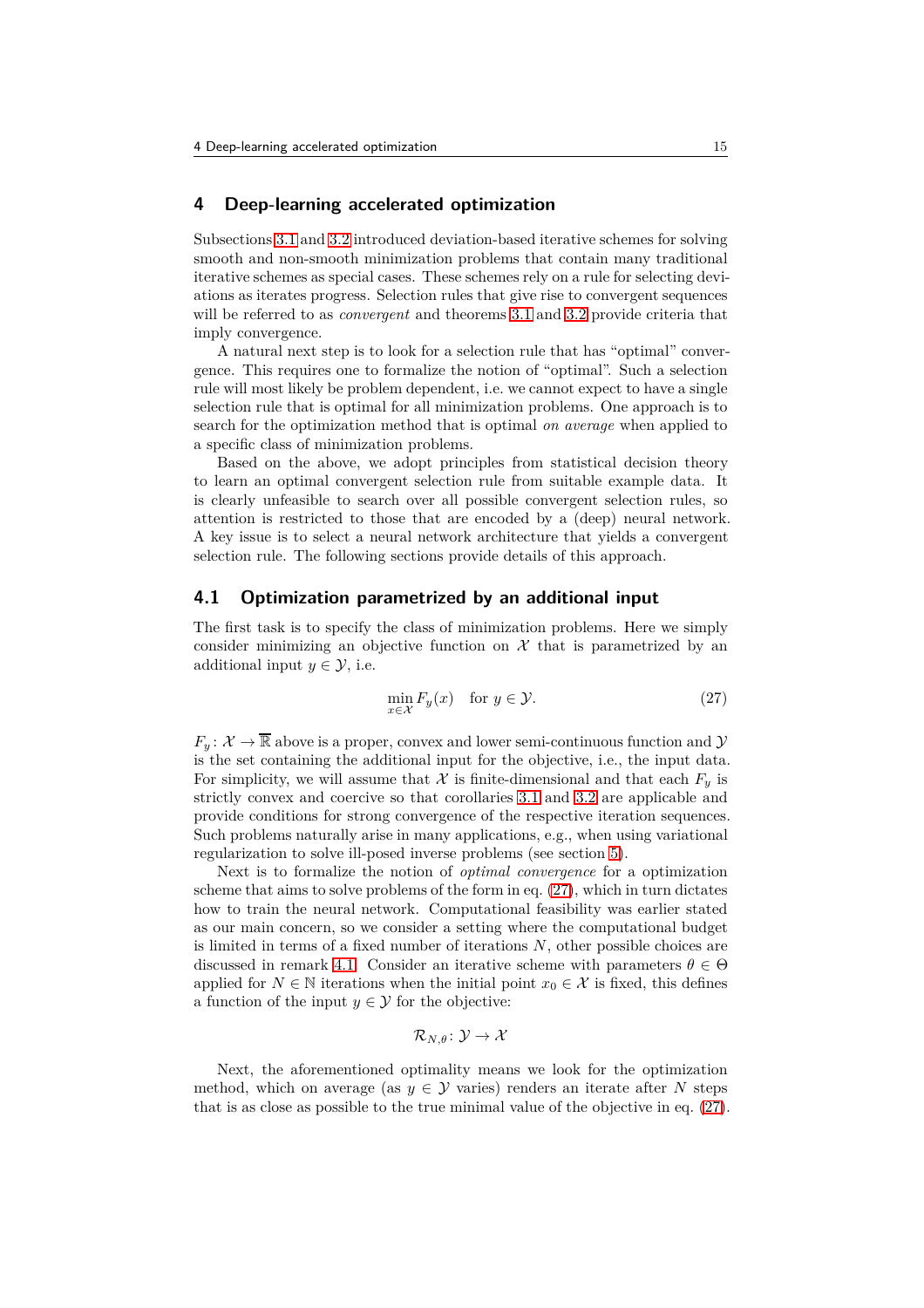Stated mathematically, let *Y* denote a *y*-valued random variable generating  $y \in \mathcal{Y}$ . For optimality we look for  $\mathcal{R}_{N,\hat{\theta}}(\cdot): \mathcal{Y} \to \mathcal{X}$  where

$$
\hat{\theta} \in \underset{\theta \in \Theta}{\arg \min} \mathbb{E}_Y \Big[ F_Y \big( \mathcal{R}_{N,\theta}(Y) \big) \Big]. \tag{28}
$$

In practice, the distribution of *Y* is not available, instead one has samples  ${y_i}_{i=1}^m$  ⊂ *Y* generated by *Y*. We therefore consider its empirical counterpart:

<span id="page-15-2"></span>
$$
\hat{\theta} \in \underset{\theta \in \Theta}{\text{arg min}} \frac{1}{m} \sum_{i=1}^{m} F_{y_i} \big( \mathcal{R}_{N, \theta}(y_i) \big). \tag{29}
$$

The unsupervised learning problem<sup>[4](#page-15-1)</sup> eq.  $(29)$  results in a scheme that provides an output which is on average closest to minimizing the objective in eq. [\(27\)](#page-14-1) after *N* iterations. Combining this with convergence means ensuring the following holds for all  $y \in \mathcal{Y}$ :

<span id="page-15-5"></span>
$$
\lim_{n \to \infty} \mathcal{R}_{n,\hat{\theta}}(y) = x^*(y) \tag{30}
$$

where  $x^*(y) \in \mathcal{X}$  solves eq. [\(27\)](#page-14-1). Hence, a solver given by  $\hat{\theta}$  that is trained to be optimal for *N* iterates will converge to a solution of eq. [\(27\)](#page-14-1) if we run more iterations, even when it is not trained for this scenario.

The next two sections provide further details on how to define a deviationbased iterative solver  $\mathcal{R}_{N,\theta}$ :  $\mathcal{Y} \to \mathcal{X}$  in terms of a parametrized selection rule  $\Psi_{\theta}$  for  $\theta \in \Theta$ . The optimal scheme is obtained by training as in eq. [\(29\)](#page-15-2) and convergence is ensured by an appropriate choice of neural network architecture.

<span id="page-15-0"></span>**Remark 4.1.** The topic of how to define "optimal convergence" is of high importance to optimization, but the choice becomes especially apparent in learningbased schemes. In the classical optimization literature [\[4,](#page-25-9) [5,](#page-25-10) [23](#page-26-12), [35](#page-26-13)] the most widely used definition is upper bounds on the worst-case performance as the number of iterations go to infinity. For learning this is not an attractive definition since it is hard to evaluate computationally. In this work we chose to optimize the average function value after a fixed number of steps, but it would also be possible to optimise e.g. the average number of steps needed for convergence.

#### <span id="page-15-4"></span>**4.2 Smooth convex objective**

Assume that  $F_y: \mathcal{X} \to \mathbb{R}$  in eq. [\(27\)](#page-14-1) is differentiable with a  $\beta^{-1}$ -Lipschitz continuous gradient. Next, consider iterates  $(x_n(y))_{n>0} \subset \mathcal{X}$  generated by an iterative scheme for solving eq. [\(27\)](#page-14-1). The mapping  $\mathcal{R}_{N,\theta}$ :  $\mathcal{Y} \to \mathcal{X}$  is defined as the *N*-th term in that sequence, i.e.  $\mathcal{R}_{N,\theta}(y) = x_N(y)$ .

A natural approach is to consider the deviation-based scheme in eq. [\(7\)](#page-5-5), which, when applied to the  $\mathcal{Y}$ -parametrized minimization in eq. [\(27\)](#page-14-1), reads as

$$
x_{n+1}(y) := x_n(y) - \beta \Big( \nabla F_y(x_n(y)) + \Delta x_n(y) \Big) \quad \text{for all } n \ge 0.
$$

The selection rule for setting the deviations  $\Delta x_n(y)$  above is defined as

<span id="page-15-3"></span>
$$
\Delta x_n(y) := \Psi_\theta\Big(x_n(y), \nabla F_y\big(x_n(y)\big), \Delta x_{n-1}(y)\Big). \tag{31}
$$

<span id="page-15-1"></span><sup>&</sup>lt;sup>4</sup> This is unsupervised learning since training data only consists of  $y_i$ 's and not the  $x_i^*(y)$ 's that minimize  $x \mapsto F_{y_i}(x)$ .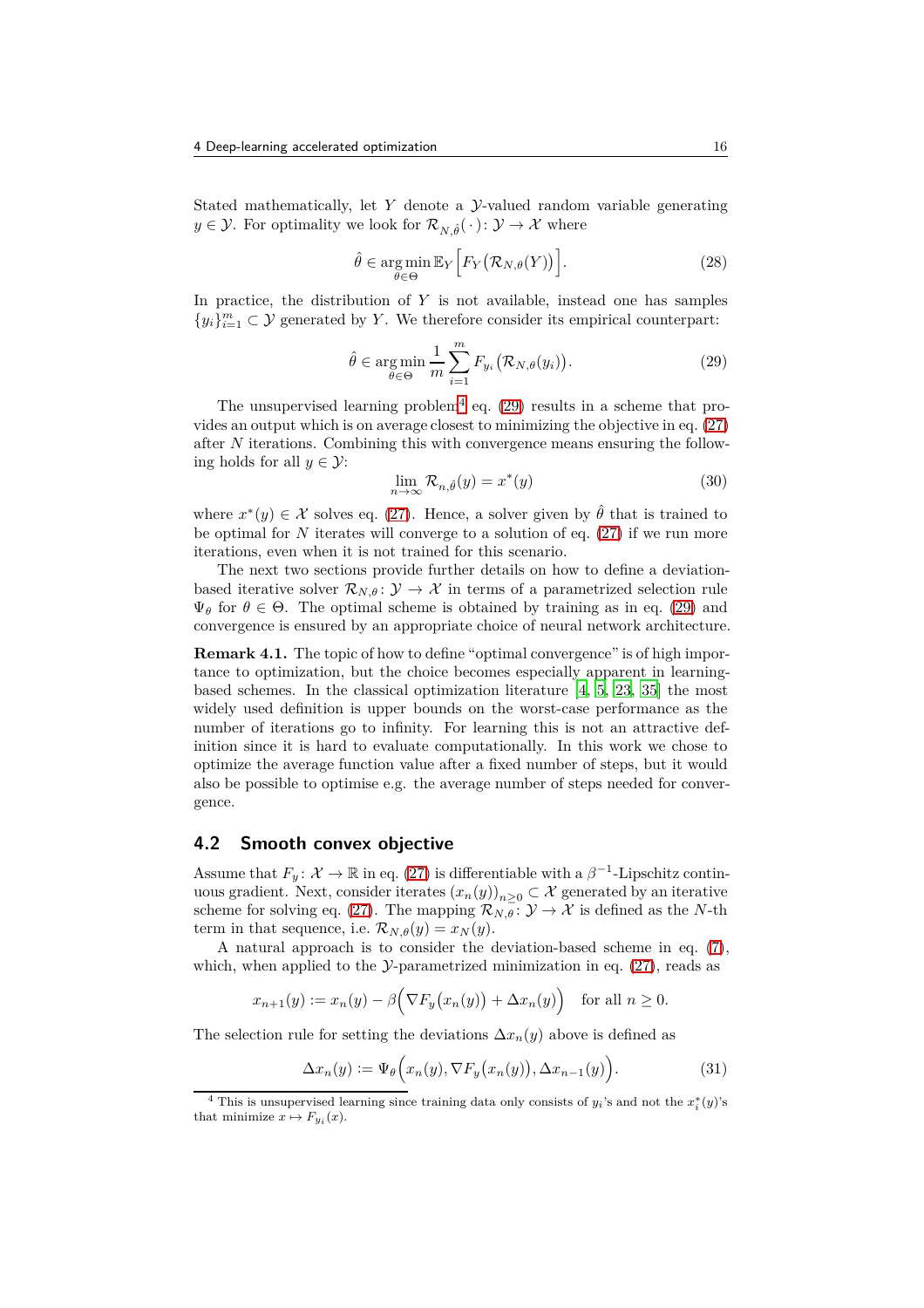where  $\Psi_{\theta}$ :  $\mathcal{X} \times \mathcal{X} \times \mathcal{X} \to \mathcal{X}$  is an updating function that ensures that the resulting deviations satisfy the conditions in eq. [\(8\)](#page-5-6). The above completes the definition of  $\mathcal{R}_{N,x_0} \colon \mathcal{Y} \times \Theta \to \mathcal{X}$  and the optimal solver can be obtained from example data by training as in eq. [\(29\)](#page-15-2).

The updating function  $\Psi_{\theta}$  will be given by a (deep) neural network that is parametrized by  $\theta \in \Theta$ . We construct the neural network  $\Psi_{\theta}$  by composing a conventional neural network  $\tilde{\Psi}_{\theta} : \mathcal{X} \times \mathcal{X} \times \mathcal{X} \to \mathcal{X}$  with a normalizing function  $\mathcal{N} : \mathcal{X} \times \mathcal{X} \to \mathcal{X}$ , which ensures that the outcome is a feasible deviation. More precisely, we define

$$
\Psi_{\theta}\Big(x_n(y), \nabla F_y\big(x_n(y)\big), \Delta x_{n-1}(y)\Big) := \mathcal{N}\Big(h_n, \nabla F_y\big(x_n(y)\big)\Big)
$$

where

<span id="page-16-0"></span>
$$
\mathcal{N}\left(h_n, \nabla F_y\big(x_n(y)\big)\right) := \alpha \frac{h_n}{\sqrt{\|h_n\|^2 + 1}} \left\| \nabla F_y\big(x_n(y)\big) \right\|,\tag{32}
$$

$$
h_n := \tilde{\Psi}_{\theta}\Big(x_n(y), \nabla F_y\big(x_n(y)\big), \Delta x_{n-1}(y)\Big). \tag{33}
$$

Here  $\alpha \in [0, 1)$  controls the size of the learned deviations within the feasible region. Subsection [5.6](#page-21-0) presents performance for different values of  $\alpha$  in ablation experiments. Regarding the choice of  $\mathcal{N}$ , the essential property is that its range is contained in the ball that guarantees that the iterative scheme is convergent as formalized in eq. [\(8\)](#page-5-6) with  $\alpha_n = \alpha$ . Thus, one can essentially replace N with any transformation with this property.

**Remark 4.2.** In eq. [\(31\)](#page-15-3) we use a current iterate, gradient at that iterate, and previous deviation as input for the network  $\Psi_{\theta}$  that defines the selection rule for the deviations. This choice is largely heuristic and often (as in the problem discussed in subsection [5.2\)](#page-18-0), the objective function naturally consists of two parts  $F_y = f_y + g_y$ . Here one has the option to evaluate gradients of both parts separately instead of taking the gradient of the objective. This corresponds to a selection rule of the form

$$
\Delta x_n(y) := \Psi_\theta\Big(x_n(y), \nabla f_y\big(x_n(y)\big), \nabla g_y\big(x_n(y)\big), \Delta x_{n-1}(y)\Big) \tag{34}
$$

for some neural network  $\Psi_{\theta}$ :  $\mathcal{X} \times \mathcal{X} \times \mathcal{X} \times \mathcal{X} \to \mathcal{X}$ . Moreover, it is possible to incorporate information from previous iterations even though we did not pursue this approach in our experiments.

## <span id="page-16-1"></span>**4.3 Non-smooth convex objective**

Here  $F_y: \mathcal{X} \to \mathbb{R}$  in eq. [\(27\)](#page-14-1) is convex, but not necessarily differentiable. We specialize to the case  $F_y = f_y + g_y$  where  $f_y: \mathcal{X} \to \mathbb{R}$  and  $g_y: \mathcal{X} \to \mathbb{R}$  are convex but only  $f_y$  is differentiable and  $\nabla f_y: \mathcal{X} \to \mathcal{X}$  is  $\beta^{-1}$ -Lipschitz continuous, we seek to solve

$$
\min_{x \in \mathcal{X}} f_y(x) + g_y(x) \tag{35}
$$

A natural approach is to consider the deviation-based scheme in eqs. [\(15a\)](#page-9-9) and [\(15b\)](#page-9-4) for solving the above problem. Similarly as in subsection [4.2,](#page-15-4) the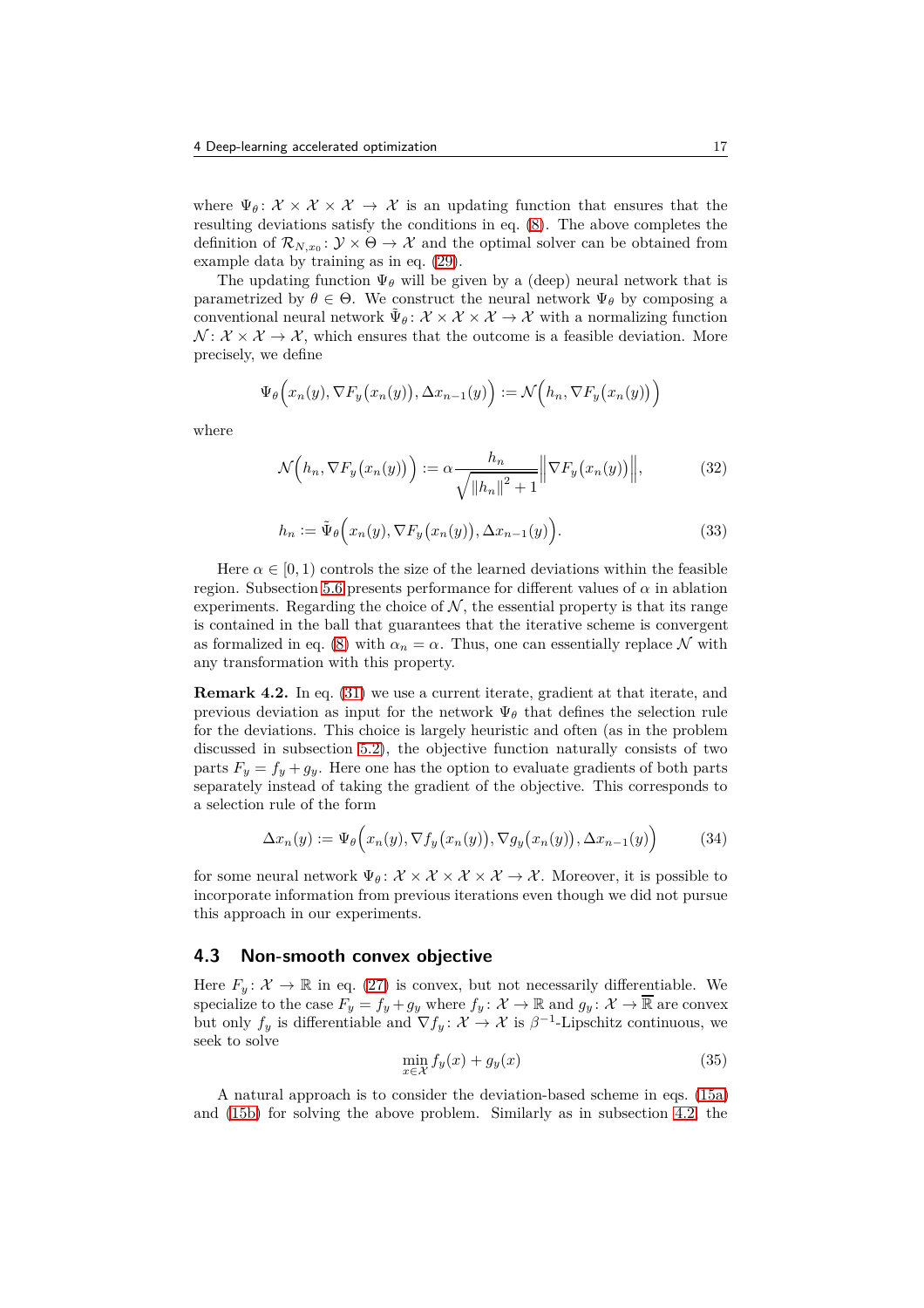selection rules for the updates  $\Delta x_n^1(y)$  and  $\Delta x_n^2(y)$  are given by neural networks  $\Psi^1$  and  $\Psi^2$ , i.e.

<span id="page-17-4"></span>
$$
\Delta x_n^1(y) := \Psi_{\theta^1}^1\Big(x_n(y), \nabla f_y\big(w_{n-1}(y)\big), \Delta x_{n-1}^1(y)\Big) \tag{36a}
$$

<span id="page-17-3"></span>
$$
\Delta x_n^2(y) := \Psi_{\theta^2}^2\Big(x_n(y), \nabla f_y\big(w_{n-1}(y)\big), \Delta x_{n-1}^2(y), \Delta x_n^1(y)\Big). \tag{36b}
$$

The optimal solver is now obtained by training  $\mathcal{R}_{N,x_0} \colon \mathcal{Y} \times \Theta \to \mathcal{X}$  as in eq. [\(29\)](#page-15-2). To ensure convergence as in eq. [\(30\)](#page-15-5), the resulting learned updates need to satisfy eq. [\(16\)](#page-9-5) in theorem [3.2](#page-9-1) according to corollary [3.2.](#page-10-4) Similar to the smooth case in subsection [4.2,](#page-15-4) we achieve this by normalizing the output of the last hidden layers  $h_n^1$  and  $h_n^2$  in the two neural networks:

$$
\Delta x_n^1 = \sqrt{\frac{\alpha^{(1)}(2\beta - \gamma)}{\gamma}} \frac{h_n^1}{\sqrt{\|h_n^1\|^2 + 1}} \left\| x_n - x_{n-1} - \frac{\beta}{2\beta - \gamma} \Delta x_{n-1}^2 \right\|,
$$
\n(37a)

$$
\Delta x_n^2 = \sqrt{\gamma(2\beta - \gamma)\alpha^{(2)}} \frac{h_n^2}{\sqrt{\|h_n^2\|^2 + 1}} \left\| \nabla f_y(w_n) - \nabla f_y(w_{n-1}) - \frac{1}{\beta}(x_n - w_{n-1}) \right\|.
$$
\n(37b)

As before,  $\alpha^{(1)}, \alpha^{(2)} \in [0,1)$  control the sizes of the learned deviations in the feasible region.

#### <span id="page-17-0"></span>**5 Numerical experiments**

This section evaluates performance of the proposed learned optimizers for solving minimization problems arising in tomographic image reconstruction.

#### **5.1 Variational regularization in tomographic imaging**

Tomography is a collection of techniques that seek to visualize the interior structure of an object by probing it with penetrating particles/waves from different directions. The most well-known example is computed tomography (CT) in medical imaging. A patient is here scanned by X-rays from different directions and the aim is to recover a 2D/3D image of the interior anatomy.

Tomographic imaging inevitably leads to an inverse problem since the interior structure  $x \in \mathcal{X}$  (2D/3D image) is only indirectly observed through data  $y \in \mathcal{Y}$ . This can be formalized as solving an equation

<span id="page-17-1"></span>
$$
y = Ax + \text{noise} \tag{38}
$$

where  $A: \mathcal{X} \to \mathcal{Y}$  models how data is generated in absence of noise. A can be taken as a linear operator (ray transform) if one adopts a simplified model for how X-rays interact with tissue and properly pre-processes raw sensor data.

Tomographic imaging problems are unfortunately often ill-posed. This means that a solution procedure that seeks to maximize data consistency, e.g. by minimizing  $x \mapsto ||Ax - y||^2$ , will be unstable. Variational regularization addresses these issues by adjusting the need for data consistency against the need to suppress unwanted features (over-fitting). Stated formally, instead of trying to solve eq. [\(38\)](#page-17-1), one solves

<span id="page-17-2"></span>
$$
\hat{x} \in \underset{x \in \mathcal{X}}{\operatorname{arg\,min}} \left\{ \|Ax - y\|^2 + S_{\lambda}(x) \right\}.
$$
\n(39)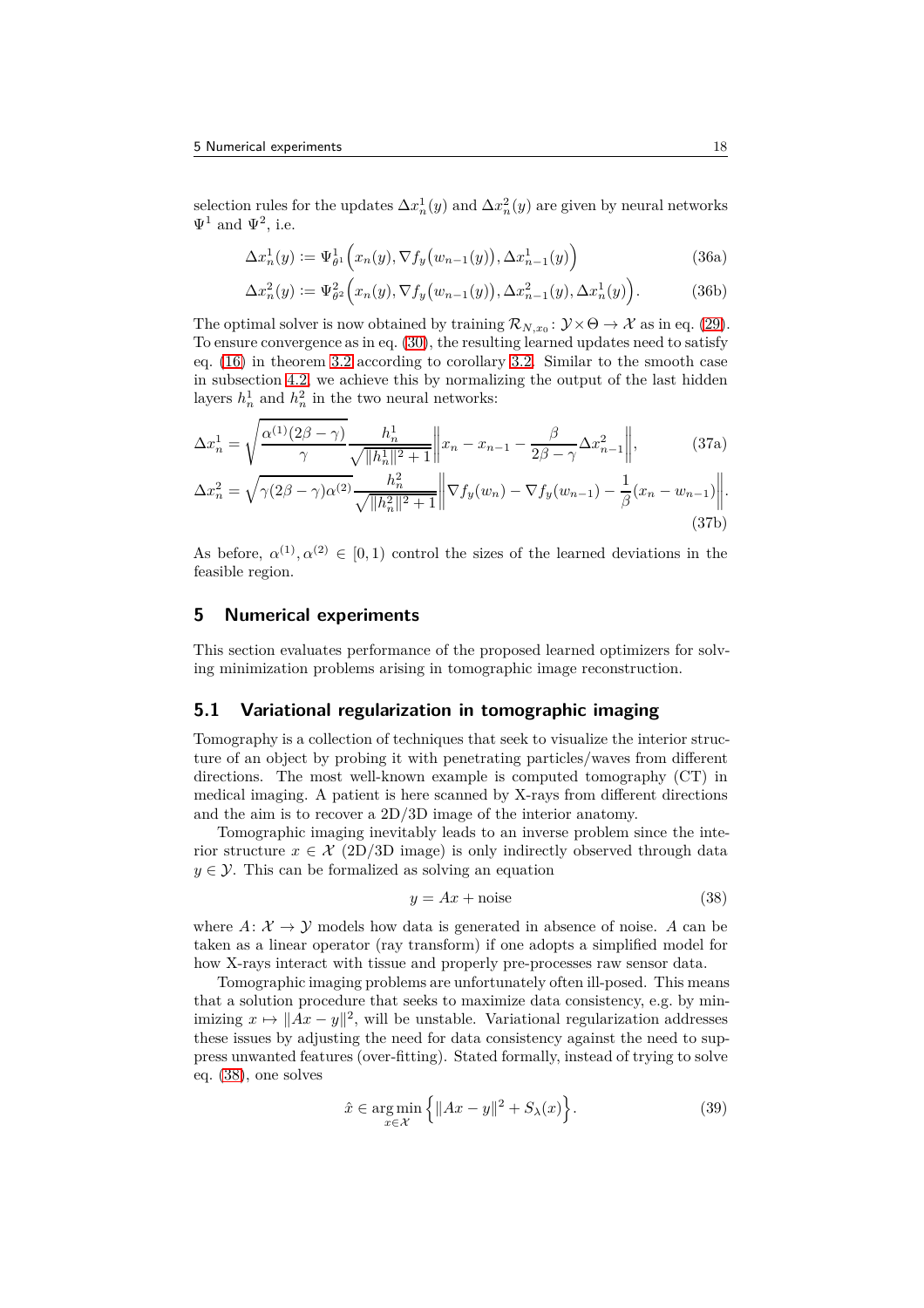Here,  $S_{\lambda} : \mathcal{X} \to \mathbb{R}$  (regularization functional) stabilizes the recovery procedure, typically by enforcing certain regularity.

**Remark 5.1.** Much effort over the last three decades has been devoted to determining mathematical properties of solutions to eq. [\(39\)](#page-17-2) for various choices of  $S_\lambda$ . Such analysis is typically performed in a non-discretized setting where both *x* (2D/3D image) and *y* (data) resides in infinite-dimensional function spaces, see [\[12,](#page-25-11) [14](#page-25-12), [38\]](#page-27-3) for extensive surveys.

**Characteristics of eq. [\(39\)](#page-17-2)** The minimization in eq. [\(39\)](#page-17-2) is of the form in eq. [\(27\)](#page-14-1) with tomographic data  $y \in \mathcal{Y}$  as the additional variable. In our case, the objective in eq. [\(39\)](#page-17-2) has a natural decomposition  $F_y = f_y + g$  where

$$
f_y(x) := ||Ax - y||^2
$$
 and  $g(x) := S_{\lambda}(x)$ .

Note here that  $f_y: \mathcal{X} \to \mathbb{R}$  is differentiable whenever *A* is differentiable, which in particular is the case when *A* is linear. Properties of  $g: \mathcal{X} \to \mathbb{R}$  will depend on the choice of regularization functional, but it will be proper, convex and lower semi-continuous.

Next, in tomographic imaging, both *x* and *y* are high-dimensional arrays after discretization. In the 2D setting that is considered in subsection [5.6,](#page-21-0) *x* represents  $512 \times 512$  pixel 2D coronal image slices. These are obtained from normal-dose CT scans of the human abdomen provided by Mayo Clinic for the AAPM Low Dose CT Grand Challenge [\[31\]](#page-26-14) and used as input for simulating X-ray parallel-beam tomographic data. The latter is from 1000 equidistributed source positions and 1000 detector elements with 5% additive Gaussian noise, i.e. data  $y$  is a  $10^6$ -dimensional array. In summary, even though we consider a 2D setting, eq. [\(39\)](#page-17-2) is a large-scale optimization problem.

An additional aspect to consider is that most clinical imaging studies are performed in a time-critical setting. An informal rule of thumb for CT imaging is that reconstructed images need to be available within [5](#page-18-1) minutes after scanning<sup>5</sup>. Hence, applicability of variational regularization in clinical CT rests to large extent on the ability to (approximately) solve eq. [\(39\)](#page-17-2) within this time-frame, so one can typically only afford about 10 evaluations of *A* and *A*<sup>⊤</sup>.

#### <span id="page-18-0"></span>**5.2 Smoothed total-variation regularization**

Total-variation regularization corresponds to choosing  $S_\lambda(x) := \lambda \|\nabla x\|_1$  in eq. [\(39\)](#page-17-2) for some  $\lambda > 0$ . Using such a regularization functional is popular since it preserves edges [\[15,](#page-25-13) [37\]](#page-27-4). When x is discretized, the gradient  $\nabla$  is typically replaced by the linear operator  $D: \mathcal{X} \to \mathcal{X} \times \mathcal{X}$  that computes differences in pixel values along vertical and horizontal directions.

A computational drawback with total variation regularization is that it results in minimizing a non-smooth objective. A common remedy is therefore to replace the 1-norm with the Huber function, i.e., choosing  $S_\lambda(x) := \lambda H_\delta(Dx)$ 

<span id="page-18-1"></span><sup>5</sup> This would exclude usages of CT in trauma where reconstructions need to be available instantaneously.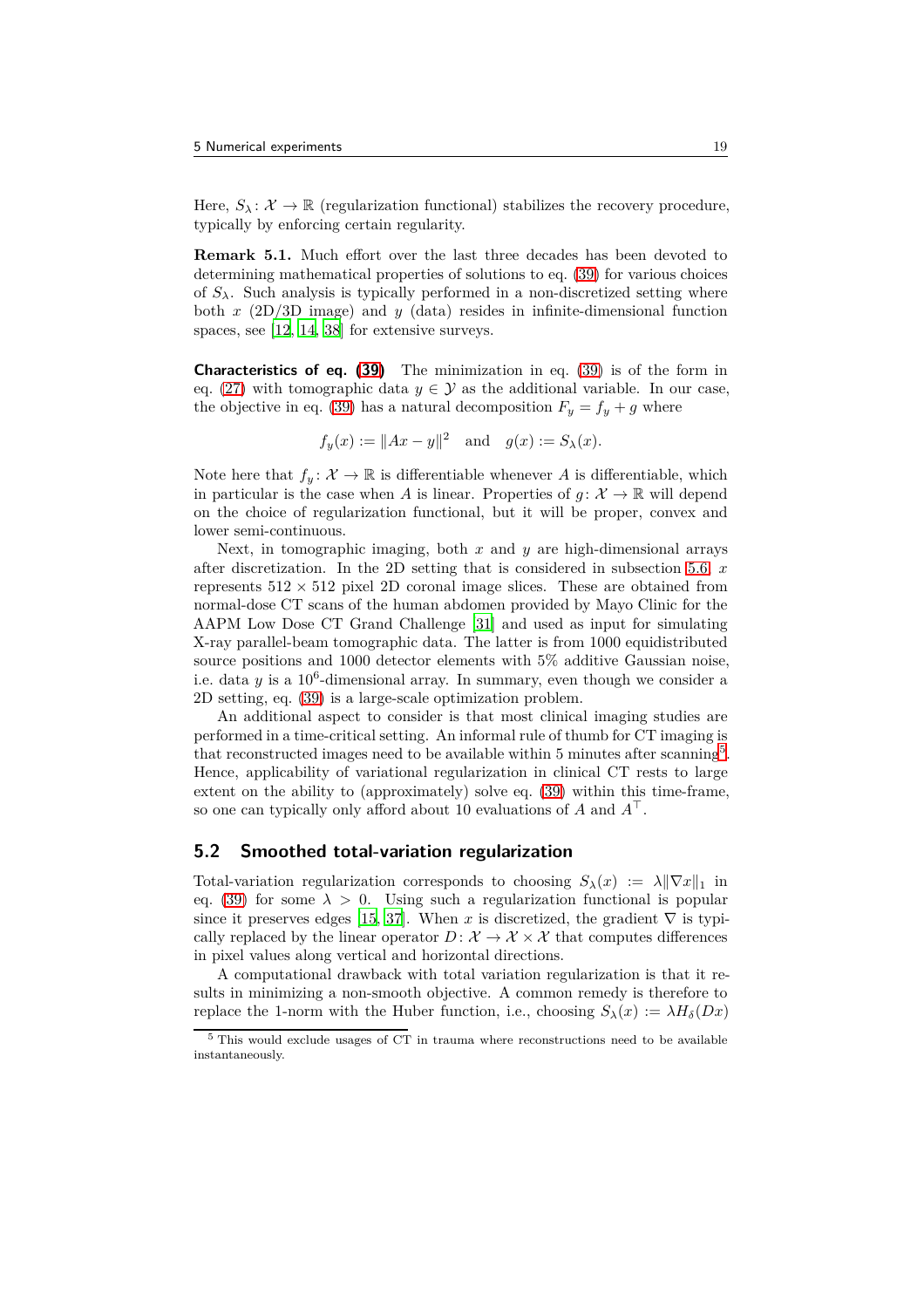where  $\delta > 0$ ,  $x = (x_i)_{i \in I}$ , and

$$
H_{\delta}(x) := \sum_{i \in I} h_{\delta}(x_i), \quad \text{with} \quad h_{\delta}(x_i) := \begin{cases} \frac{1}{2\delta} x_i^2 & \text{if } |x_i| < \delta \\ |x_i| - \frac{\delta}{2} & \text{otherwise.} \end{cases} \tag{40}
$$

This results in a smooth objective as eq. [\(39\)](#page-17-2) now reads as

<span id="page-19-0"></span>
$$
\hat{x} := \underset{x \in \mathcal{X}}{\arg \min} \|Ax - y\|^2 + \lambda H_\delta(Dx),\tag{41}
$$

which corresponds to eq. [\(27\)](#page-14-1) with  $F_y(x) = f_y(x) + g(x)$  where

$$
f_y(x) := \|Ax - y\|^2 \quad \text{and} \quad g(x) := \lambda H_\delta(Dx), \tag{42}
$$

sc

$$
\nabla F_y(x) = \nabla f_y(x) + \nabla g(x) = 2A^\top (Ax - y) + \lambda D^\top \nabla (H)_{\delta}(Dx). \tag{43}
$$

One may furthermore normalize the linear operator A, i.e.,  $||A|| = 1$ . Then,  $\nabla F_y$  is Lipschitz continuous with constant  $\beta^{-1} = 2||A||^2 + \frac{\lambda}{\delta}||D||^2 = 2 + 8\lambda/\delta$ .

The tests in subsection [5.6](#page-21-0) compare various deviation-based schemes for solv-ing eq. [\(41\)](#page-19-0) with  $\delta = 0.01$  (Huber parameter) and  $\lambda = 0.0015$  (regularization parameter). The performance of the learned deviation-based scheme in subsec-tion [4.2](#page-15-4) is evaluated for different values of the normalization parameter  $\alpha$  in eq. [\(32\)](#page-16-0).

#### **5.3 Sparsity-promoting regularization**

Sparsity is another powerful method for regularizing ill-posed inverse problems, and in particular those that are under-sampled [\[21](#page-26-15)]. A typical choice as regu-larizing functional in eq. [\(39\)](#page-17-2) is to pick  $S_\lambda(x) = \lambda ||Wx||_1$  where  $\lambda > 0$ , so we end up with the following non-smooth minimization problem:

<span id="page-19-1"></span>
$$
\hat{x} := \underset{x}{\arg \min} \|Ax - y\|^2 + \lambda \|Wx\|_1. \tag{44}
$$

In the above,  $x \mapsto Wx$  is a compression that preserves essential features (sparsifying transform). For the tests in subsection [5.6,](#page-21-0) we select it as an orthogonal wavelet transform given by Symlets with filter length 10 and 5 scale levels. The regularization parameter is set to  $\lambda = 0.0005$ .

The minimization in eq.  $(44)$  corresponds to eq.  $(27)$  with a non-smooth objective  $F_y(x) = f_y(x) + g(x)$  where

$$
f_y(x) := \|Ax - y\|^2 \quad \text{and} \quad g(x) := \|Wx\|_1. \tag{45}
$$

As in subsection [5.2,](#page-18-0) *A* is normalized, so  $||A|| = 1$ , and  $\nabla f_y(x) = 2A^\top (Ax$ *y*) is Lipschitz continuous with constant  $\beta^{-1} = 2$ . Hence,  $f_y$  and *g* satisfy the assumptions in subsection [3.2](#page-8-0) and one can solve the problem by using the method proposed in subsection [4.3.](#page-16-1) To proceed, we use [\[9](#page-25-6), Proposition 24.14] to compute the proximal in eq. [\(15b\)](#page-9-4):

$$
\text{Prox}_{g}^{\lambda\gamma_{n}}(x) = x + \frac{1}{\mu} W^{\top} \left( \text{Prox}_{\|\cdot\|_{1}}^{\mu\lambda\gamma_{n}}(Wx) - Wx \right)
$$
(46)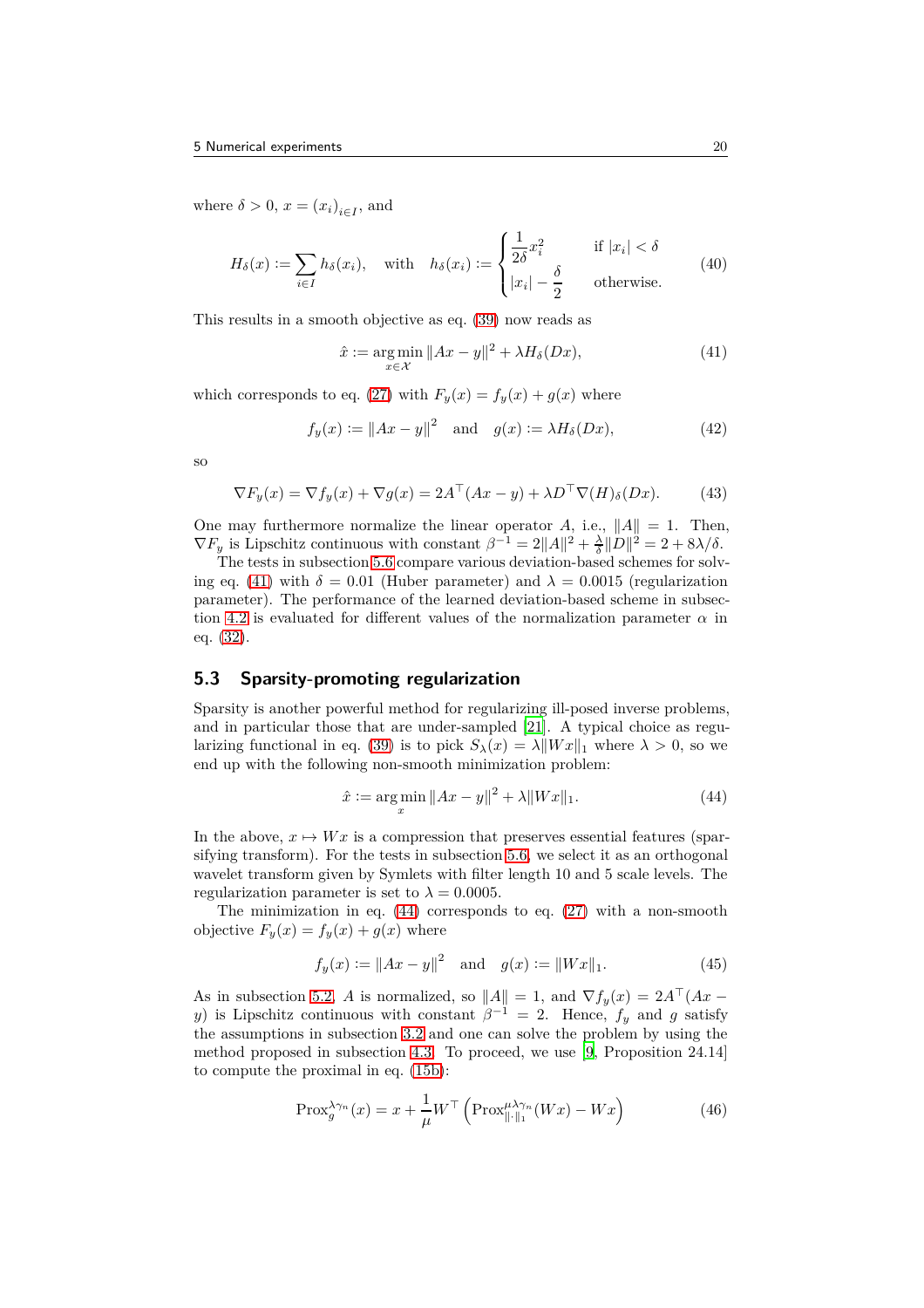where  $\text{Prox}_{\|\cdot\|_1}^{\gamma}(x) = \text{sign}(x) \cdot \text{max}(|x| - \gamma, 0)$  is a proximal of  $l_1$  norm and  $\mu$  is such that  $\mu \, \mathrm{Id} = WW^\top$ .

The tests in subsection [5.6](#page-21-0) compare various deviation-based schemes for solving eq. [\(44\)](#page-19-1) with gradient descent step-size  $\gamma_n = 1/(2||A||^2) = 0.5$ . The performance of the learned deviation-based scheme in subsection [4.3](#page-16-1) is evaluated for different values of the normalization parameters  $\alpha^{(1)} = \alpha^{(2)} = \alpha$  in eq. [\(37\)](#page-17-3).

#### **5.4 Baseline methods**

In the case of smooth optimization (i.e. solving eq. [\(41\)](#page-19-0)), we compare our method to the steepest gradient descent and Nesterov's accelerated scheme [\[33\]](#page-26-0). For the steepest gradient descent, the updates are the same as in eq. [\(7\)](#page-5-5), but with  $\Delta x_n = 0$ :

$$
x_{n+1} := x_n - \beta \nabla f(x_n) \tag{47}
$$

In Nesterov's method the updates are:

$$
x_n := w_n - \beta \nabla f(w_n), \tag{48a}
$$

$$
t_{n+1} := \frac{1 + \sqrt{(1 + 4t_n^2)}}{2},\tag{48b}
$$

$$
w_{n+1} := x_n + \frac{t_n - 1}{t_{n+1}} (x_n - x_{n-1}),
$$
\n(48c)

where  $t_0 := 1$ .

In the non-smooth case (i.e. solving eq. [\(44\)](#page-19-1)), we compare our method against ISTA [\[22\]](#page-26-1) and FISTA [\[10\]](#page-25-1). Iterates in ISTA are updated according to

$$
x_{n+1} := \text{Prox}_{g}^{\gamma_n}(x_n - \gamma_n \nabla f(x_n)). \tag{49a}
$$

This is equivalent to updates in eqs. [\(15a\)](#page-9-9) and [\(15b\)](#page-9-4) with  $\Delta x_n^1 = \Delta x_n^2 = 0$ . In FISTA, updates are given as

$$
x_n := \text{Prox}_{g}^{\gamma_n}(w_n - \gamma_n \nabla f(w_n)),\tag{50a}
$$

$$
t_{n+1} := \frac{1 + \sqrt{(1 + 4t_n^2)}}{2},\tag{50b}
$$

$$
w_{n+1} := x_n + \frac{t_n - 1}{t_{n+1}} (x_n - x_{n-1}),
$$
\n(50c)

where  $t_0 := 1$ . Finally, we do not provide a comparison to LISTA [\[24](#page-26-2)], because an input of dimension  $n$  it requires training  $n^2$  parameters. The memory requirements for this method are prohibitively large for the examples in subsection [5.6](#page-21-0) since  $n = 512 \times 512$ .

#### **5.5 Implementation**

The architecture for the neural networks in eqs. [\(31\)](#page-15-3) and [\(36\)](#page-17-4) is similar to the networks representing the learned updates in [\[2](#page-24-0)]. Thus, it consists of three convolutional layers (two hidden and one output layer) with  $3 \times 3$  convolutional kernels. The hidden layers have 32 filters that are followed by instance normalization and leaky ReLU as an activation function. Instead of performing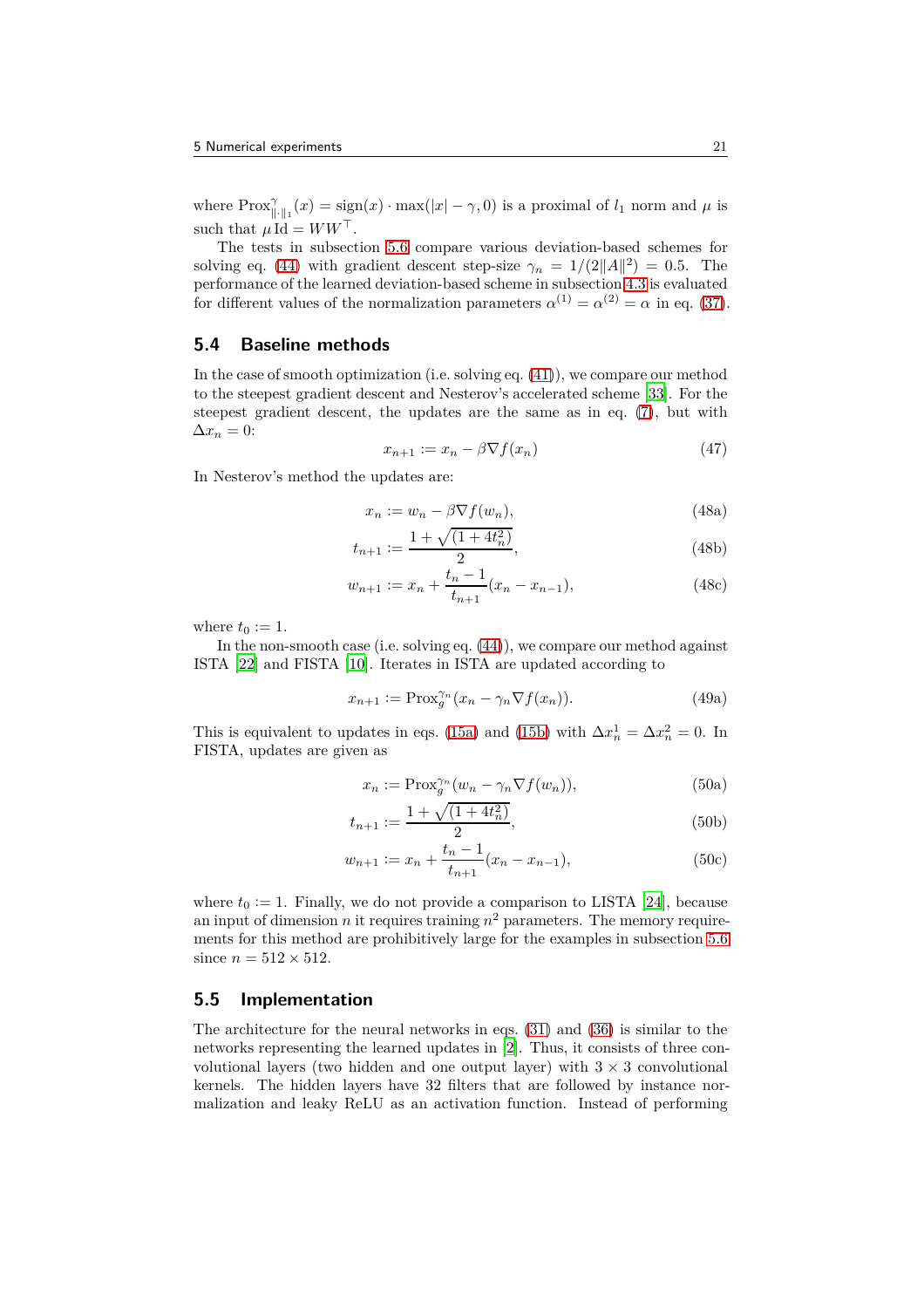explicit pre-processing of the input data, we use additional instance normalization before the hidden layers. This results in a network with a total of  $1 \cdot 10 \cdot 32 + 32 \cdot 10 \cdot 32 + 32 \cdot 10 \cdot 1 = 10880$  free parameters that need to be set during training.

To train the networks, we use the unsupervised loss function  $F(x_N)$ , where N is the total number of iterations. However, during the evaluation, we run much more iterations to verify the convergence, despite the fact that the network was not trained for this scenario. During the training, we sample *N* uniformly between 10 and 20. Randomizing the number of iterations is necessary to ensure a smooth transition between the scenario for which the model is trained and for which it is not. Since the loss function  $F(x_n)$  is not guaranteed to decrease monotonically, we observed that fixing the number of iterations to 10 during the training results in a slight increase of the loss after 10 iterations, before it starts to decrease again.

The neural networks are implemented in Tensorflow [\[30\]](#page-26-16) and trained for 10<sup>5</sup> iterations using the Adam optimizer with learning rate  $10^{-3}$  and batch size 1. This takes about three days on a workstation with a single GeForce RTX 2080 Ti GPU. However, for most presented models  $3 \cdot 10^4$  training iterations are sufficient. Tomography-related operations necessary for evaluating the data consistency along with bindings to TensorFlow are implemented in ODL [\[1](#page-24-2)] with ASTRA [\[39\]](#page-27-5) as the computational back-end. We make the code publicly available<sup>[6](#page-21-1)</sup>.

#### <span id="page-21-0"></span>**5.6 Results**

All the solution algorithms initialize iterations to zero image  $x_0 = 0$ . Next, all deviation-based schemes with learned selection rules have been trained on data from nine of ten patients. The 210 images corresponding to the last patient are used for testing.

#### **5.6.1 Smoothed total variation regularization (smooth optimization)**

In figure [1](#page-22-0) we visualize the performance of different methods averaged over the set of test images. We identify the minimal objective value  $F^*$  achieved among all the methods and plot the difference  $F(x_n) - F^*$  to the minimal value in logarithmic scale depending on the iteration.

We present results for the following methods: the gradient descent, Nesterov's accelerated method, and the learned scheme described in subsection [4.2](#page-15-4) with the normalization parameter  $\alpha = 0.9$ . For comparison, we also include a variant of the learned scheme without the normalization given by eq. [\(32\)](#page-16-0).

We use 32-bit single-precision floating-point numbers in our experiments (that represents about 7 decimal digits) and we average over 210 images. The final loss for each image is in most cases a 3 digit number. Therefore we expect the results be precise only up to 5 digits, which is up to and including  $10^{-2}$ .

As we can see, learned schemes perform better than the baseline methods during the first 10 iterations (marked with a grey vertical line). This result is expected since it corresponds to the objective set during the training. We also evaluate a variant of the learned scheme that uses a network without the normalization in eq. [\(32\)](#page-16-0) and, hence, does not have convergence guarantees. Not

<span id="page-21-1"></span><sup>6</sup> [github.com/JevgenijaAksjonova/Deep-Optimization](https://github.com/JevgenijaAksjonova/Deep-Optimization)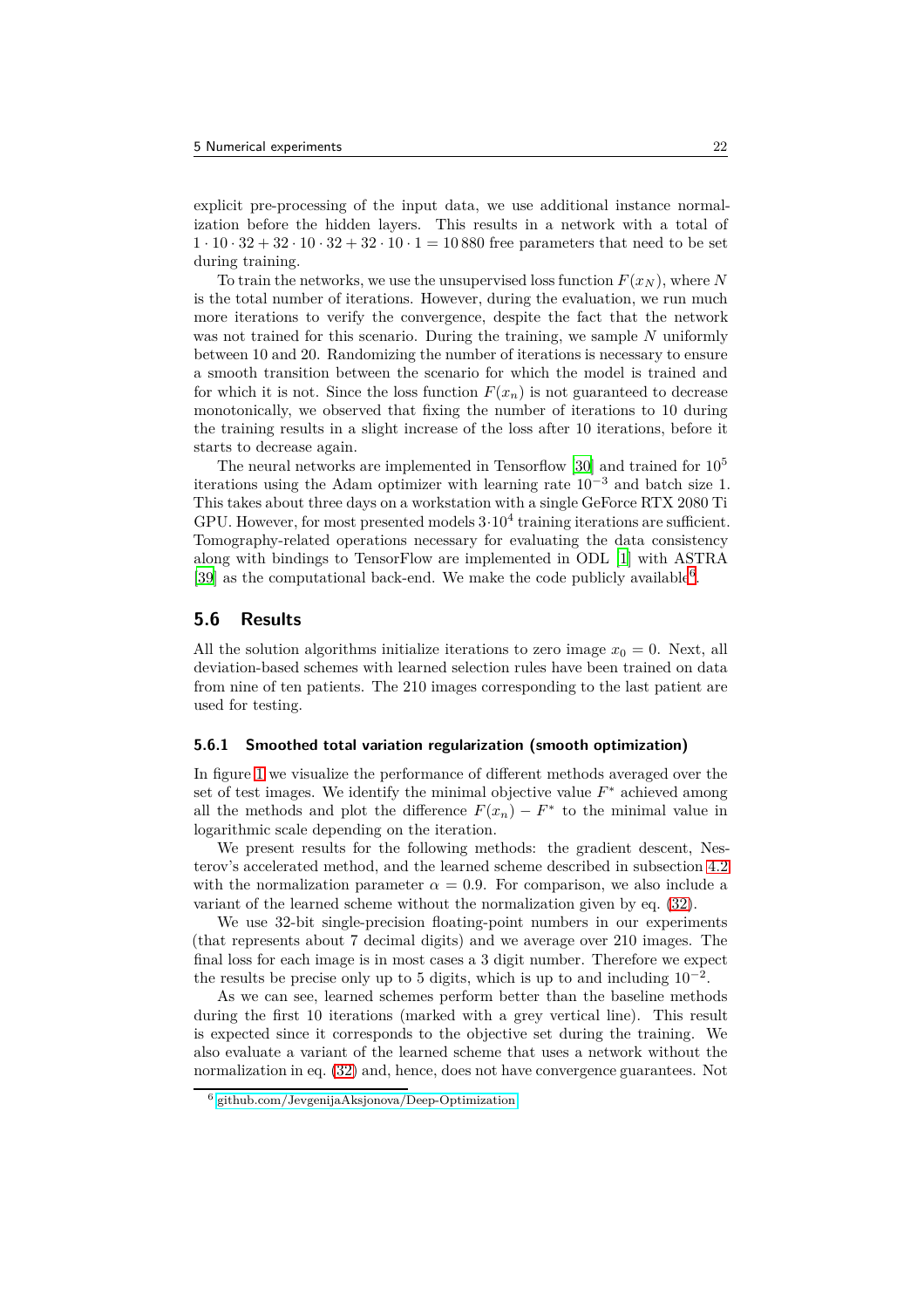<span id="page-22-0"></span>

Fig. 1: Plot of  $F(x_n) - F^*$  as a function of the iteration number for gradient descent, Nesterov's accelerated method, the learned scheme in subsec-tion [4.2](#page-15-4) with  $\alpha = 0.9$ , and a variant of latter without the normalization given by eq. [\(32\)](#page-16-0).

<span id="page-22-1"></span>

Fig. 2: Plot of  $F(x_n) - F^*$  as a function of the iteration number for gradient descent and the learned scheme in subsection [4.2](#page-15-4) that enforces convergence through eq. [\(32\)](#page-16-0) for different values of  $\alpha$ .

only does it achieve a worse performance during the first 10 iterations, but it also quickly diverges afterwards.

In figure [2,](#page-22-1) we evaluate the performance of the learned scheme for different choices of the normalization parameter  $\alpha$ , which controls the size of the learned deviation  $\Delta x_n$ . The largest value  $\alpha = 0.999$  leads to the best performance during the first 10 iterations, however,  $\alpha = 0.9$  performs almost as good and converges much faster. Decreasing  $\alpha$  further makes the method approach the steepest gradient descent, by enforcing convergence and sacrificing performance during the first 10 iterations.

#### **5.6.2 Sparsity-promoting regularization (non-smooth optimization)**

Figure [3](#page-23-0) visualizes the performance of different methods averaged over the set of test images. We identified the minimal objective value *F* <sup>∗</sup> achieved among all the methods and plot the difference  $F(x_n) - F^*$  to the minimal value in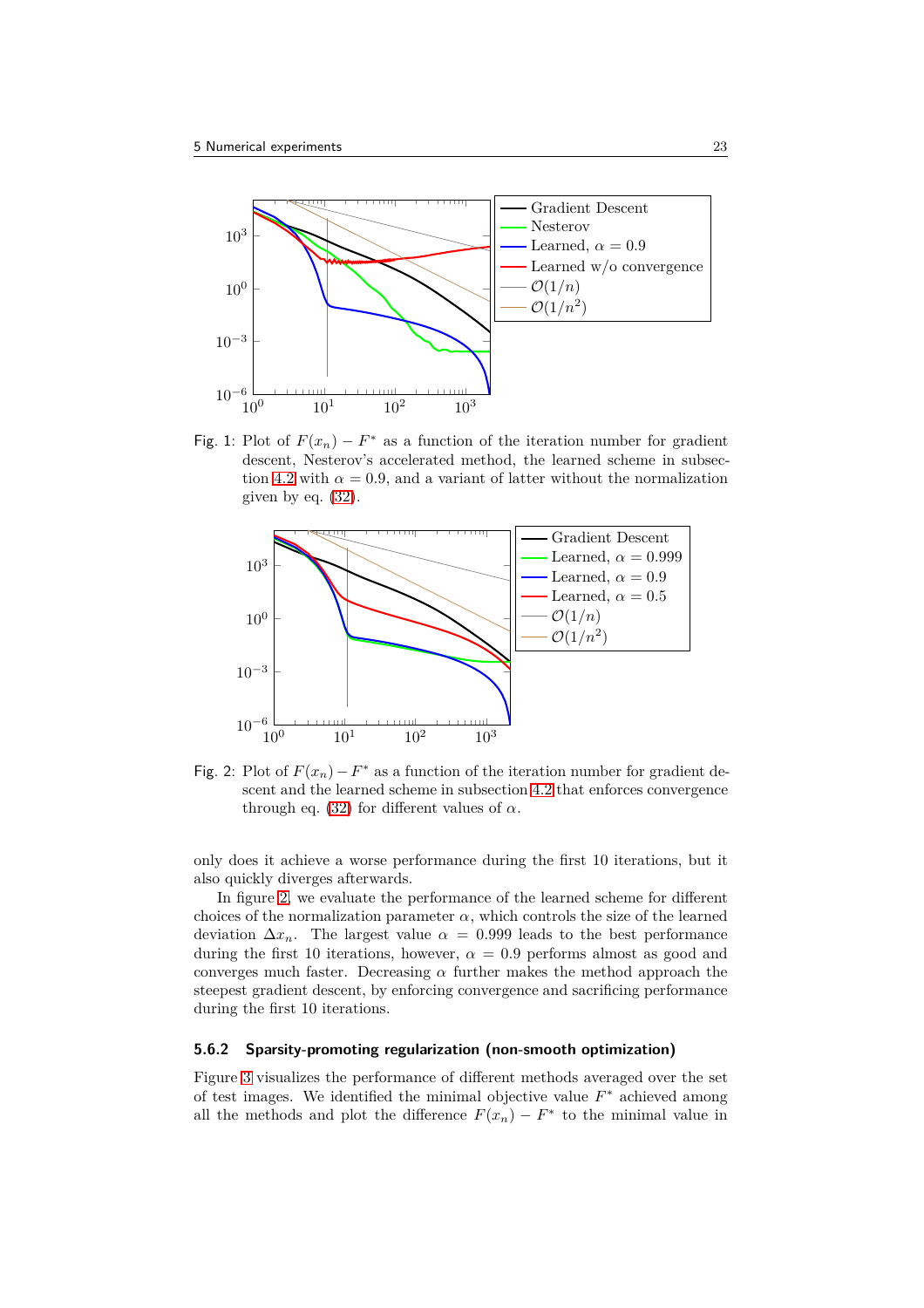<span id="page-23-0"></span>

Fig. 3: Plot of  $F(x_n) - F^*$  as a function of the iteration number for ISTA [\[22\]](#page-26-1), FISTA [\[10](#page-25-1)], the learned scheme in subsection [4.3](#page-16-1) with  $\alpha = 0.5$ , and a variant of latter without the normalization given by eq. [\(37\)](#page-17-3).

<span id="page-23-1"></span>

Fig. 4: Plot of  $F(x_n) - F^*$  as a function of the iteration number for ISTA [\[22\]](#page-26-1) and the learned scheme in subsection [4.3](#page-16-1) with convergent updates by eq. [\(37\)](#page-17-3) for different values of  $\alpha$ .

logarithmic scale depending on the iteration.

We can see that, during the first 10 iterations (marked with a grey vertical line), the learned methods perform significantly better than the two baseline methods: ISTA [\[22\]](#page-26-1) and FISTA [\[10\]](#page-25-1). Moreover, the normalization step eq. [\(37\)](#page-17-3) not only ensures convergence, it also improves the performance after 10 iterations.

Next, we show the effect of choosing different normalization parameters *α* in figure [4.](#page-23-1) As in smooth optimization, decreasing  $\alpha$  improves convergence. Moreover, in this case  $\alpha = 0.5$  leads to the best performance among the tested methods during the first 10 iterations as well.

## **6 Conclusion**

Our goal was to construct deep-learning accelerated algorithms for convex optimization, and we began by noting that these heavily over-parametrized al-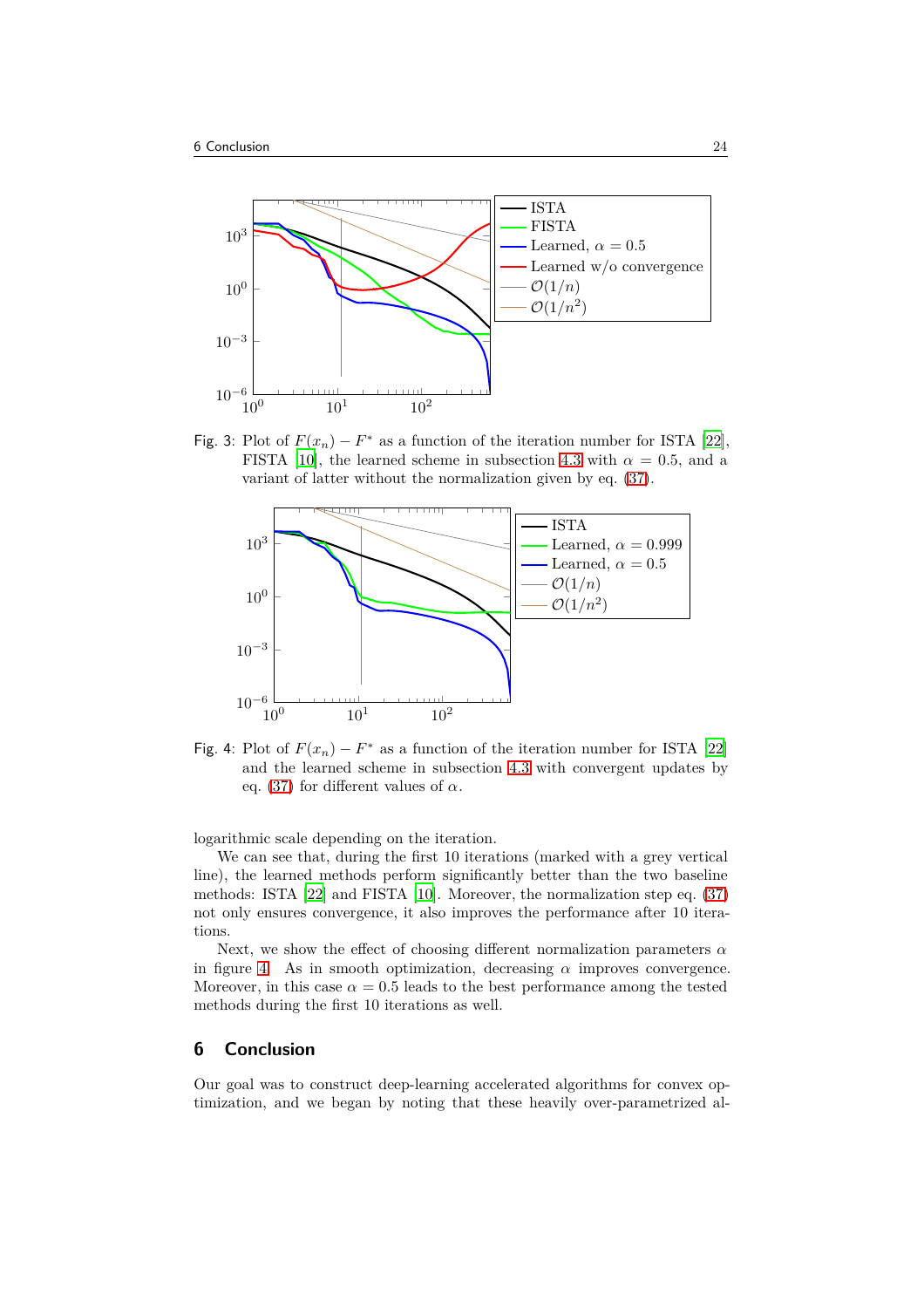gorithms do not fit into classical optimization schemes, which only use a few parameters.

To do this, we proved convergence of two convex optimization algorithms, one for smooth optimization and one for non-smooth. Instead of showing their convergence under some specific parameter choice, we showed convergence whenever the updates are chosen in particular sets of full dimension. Given that these sets are rather large, there is hence an enormous number of options to choose from. To make the best choice in any situation we used a neural network and trained it to pick the updates for optimal convergence speed.

We applied our algorithms to the problem of regularized image reconstruction in CT and showed that our algorithm out-performs classical algorithms, especially when only a few iterations are applied. Furthermore, our algorithm converged to the exact solution, as expected.

We hope that this work will open new venues in combining deep learning with provable convergence, and we see several interesting open problems arising from it. For one, our algorithms are only applicable to a subset of all convex problems and it would be particularly interesting to find a primal-dual scheme which can be combined with deep learning. Another interesting research direction is to investigate other definitions of *the best* optimization algorithm, for example one highly sought-after feature is the ability to train our network to converge to a given accuracy as quickly as possible. Finally, one could combine the deterministic acceleration in the spirit of Nesterov [\[33](#page-26-0)] or [\[10\]](#page-25-1) with the deep learning techniques introduced in this paper and find an optimal trade-off between the two.

## **7 Acknowledgments**

Sebastian Banert was supported by the Swedish Foundation of Strategic Research grant AM13-0049 and by the Wallenberg AI, Autonomous Systems and Software Program (WASP). Jevgenija Rudzusika was supported by the Swedish Foundation of Strategic Research grant AM13-0049, grant from the VINNOVA Open Innovation Hub project 2015-06759, and by Philips Healthcare. Jonas Adler was supported by the Swedish Foundation of Strategic Research grant AM13-0049, Industrial PhD grant ID14-0055, and by Elekta Instrument AB. Finally, Ozan Öktem was supported by the Swedish Foundation of Strategic Research grant AM13-0049.

We would like to thank Pooria Joulani and Pushmeet Kohli for reviewing and helping us improve the manuscript.

## <span id="page-24-2"></span>**References**

- [1] J. Adler, H. Kohr, and O. Öktem. *Operator Discretization Library (ODL)*. 2017. url: <https://github.com/odlgroup/odl/>.
- <span id="page-24-0"></span>[2] J. Adler and O. Öktem. "Learned primal-dual reconstruction". In: *IEEE transactions on medical imaging* 37.6 (2018), pp. 1322–1332.
- <span id="page-24-1"></span>[3] J. Adler and O. Öktem. "Solving ill-posed inverse problems using iterative deep neural networks". In: *Inverse Problems* 33.12 (2017), p. 124007.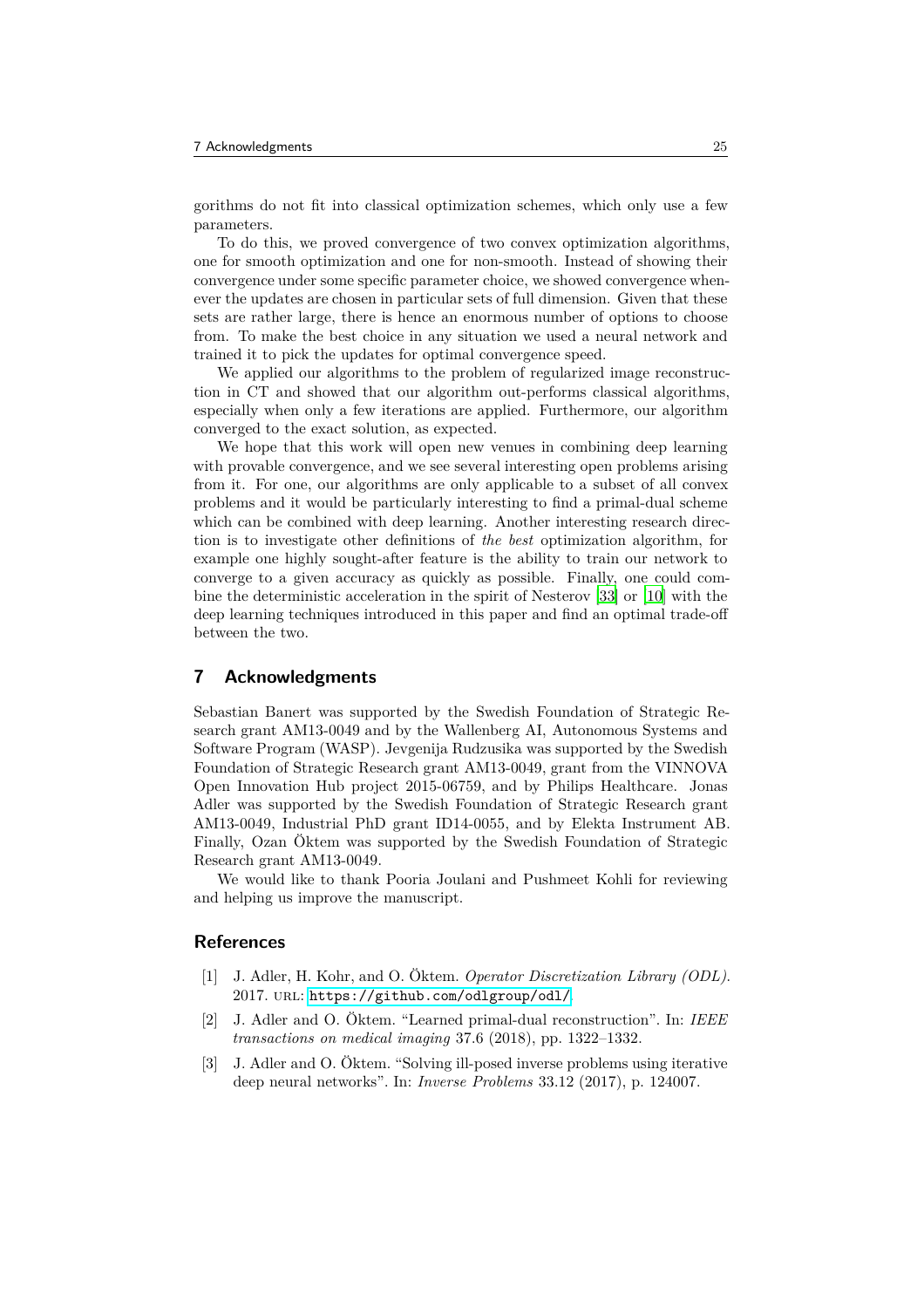- <span id="page-25-9"></span>[4] M. Ahookhosh and A. Neumaier. "An optimal subgradient algorithm for large-scale bound-constrained convex optimization". In: *Mathematical Methods of Operations Research* 86.1 (2017), pp. 123–147. DOI: [10.1007/s00186-017-0585-1](https://doi.org/10.1007/s00186-017-0585-1).
- <span id="page-25-10"></span>[5] M. Ahookhosh and A. Neumaier. "Optimal subgradient algorithms for large-scale convex optimization in simple domains". In: *Numerical Algorithms* 76.4 (2017), pp. 1071-1097. DOI: [10.1007/s11075-017-0297-x](https://doi.org/10.1007/s11075-017-0297-x).
- [6] M. Andrychowicz et al. "Learning to learn by gradient descent by gradient descent". In: *arXiv preprint* 1606.04474 (2016).
- <span id="page-25-5"></span>[7] S. Arridge et al. "Solving inverse problems using data-driven models". In: *Acta Numerica* 28 (2019), pp. 1–174.
- <span id="page-25-3"></span>[8] S. Banert et al. "Data-driven nonsmooth optimization". In: *SIAM Journal on Optimization* 30.1 (2020), pp. 102–131.
- <span id="page-25-6"></span>[9] H. H. Bauschke and P. L. Combettes. *Convex analysis and monotone operator theory in Hilbert spaces*. 2nd. Vol. 408. CMS Books in Mathematics. Springer, 2011.
- <span id="page-25-1"></span>[10] A. Beck and M. Teboulle. "A fast iterative shrinkage-thresholding algorithm for linear inverse problems". In: *SIAM Journal on Imaging Sciences* 2.1 (2009), pp. 183–202.
- <span id="page-25-4"></span>[11] I. Bello et al. "Neural optimizer search with reinforcement learning". In: *International Conference on Machine Learning*. PMLR. 2017, pp. 459– 468.
- <span id="page-25-11"></span>[12] M. Benning and M. Burger. "Modern regularization methods for inverse problems". In: *Acta Numerica* 27 (2018), pp. 1–111.
- <span id="page-25-7"></span>[13] L. M. Briceno-Arias and P. L. Combettes. "A monotone+ skew splitting model for composite monotone inclusions in duality". In: *SIAM Journal on Optimization* 21.4 (2011), pp. 1230–1250.
- <span id="page-25-12"></span>[14] M. Burger and S. Osher. "A Guide to the TV Zoo". In: *Level Set and PDE Based Reconstruction Methods in Imaging: Cetraro, Italy 2008*. Ed. by M. Burger and S. Osher. Springer, 2013, pp. 1–70.
- <span id="page-25-13"></span>[15] V. Caselles, A. Chambolle, and M. Novaga. "Total Variation in Imaging." In: *Handbook of mathematical methods in imaging* 1 (2015), pp. 1455– 1499.
- <span id="page-25-0"></span>[16] A. Cauchy. "Méthode générale pour la résolution des systemes d'équations simultanées". In: *Comptes Rendus de l'Académie des Sciences* 25 (1847), pp. 536–538.
- <span id="page-25-2"></span>[17] T. Chen et al. "Learning to optimize: A primer and a benchmark". In: *arXiv preprint* 2103.12828 (2021).
- [18] X. Chen et al. "Theoretical linear convergence of unfolded ISTA and its practical weights and thresholds". In: *arXiv preprint* 1808.10038 (2018).
- <span id="page-25-8"></span>[19] P. L. Combettes and J.-C. Pesquet. "Primal-dual splitting algorithm for solving inclusions with mixtures of composite, Lipschitzian, and parallelsum type monotone operators". In: *Set-Valued and variational analysis* 20.2 (2012), pp. 307–330.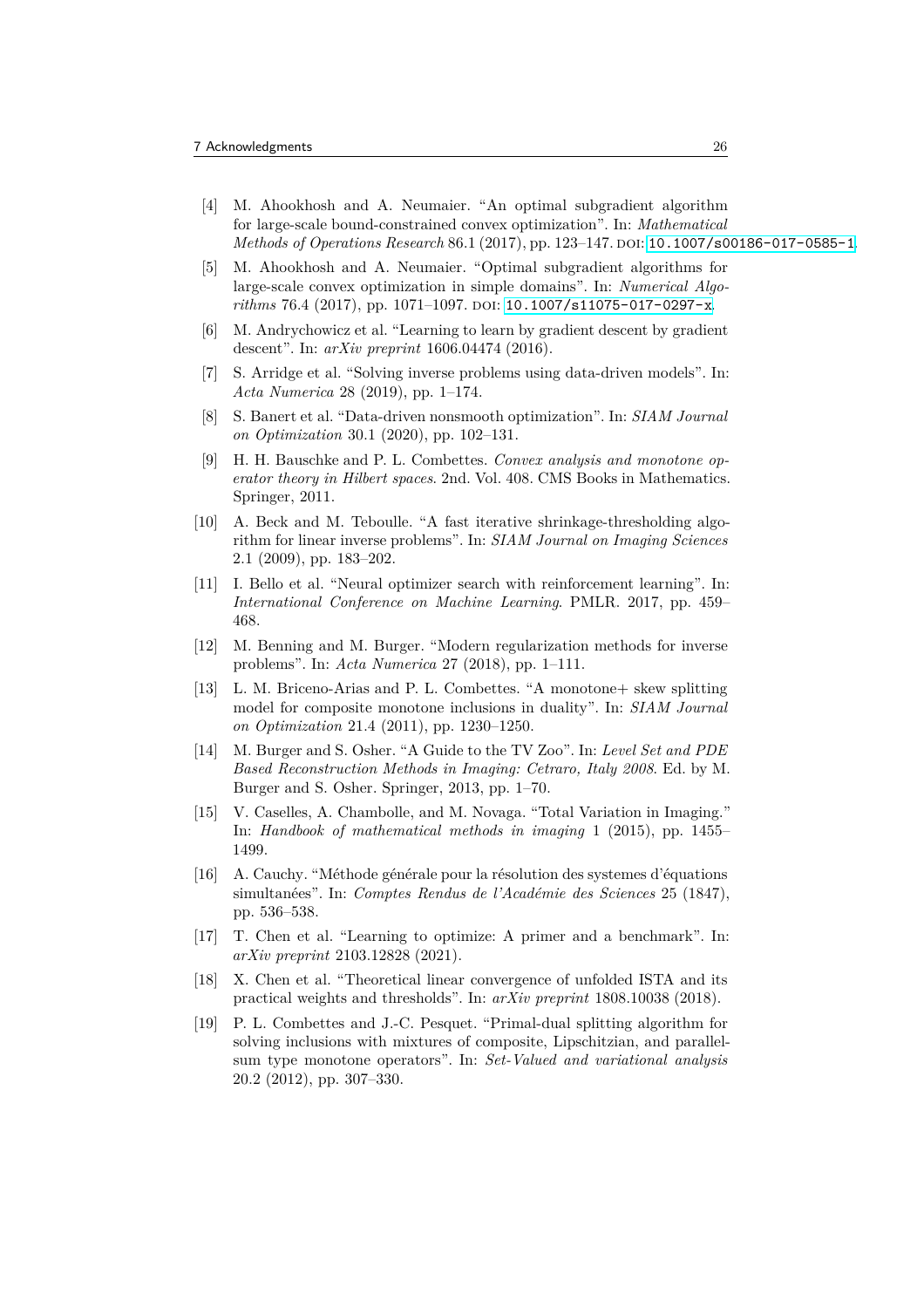- <span id="page-26-11"></span>[20] Y. Drori and M. Teboulle. "Performance of first-order methods for smooth convex minimization: a novel approach". In: *Mathematical Programming* 145.1 (2014), pp. 451–482.
- <span id="page-26-15"></span>[21] M. Fornasier and H. Rauhut. "Compressive Sensing". In: *Handbook of mathematical methods in imaging* 1 (2015), pp. 187–229.
- <span id="page-26-1"></span>[22] A. A. Goldstein. "Convex programming in Hilbert space". In: *Bulletin of the American Mathematical Society* 70.5 (1964), pp. 709–710.
- <span id="page-26-12"></span>[23] C. C. Gonzaga, E. W. Karas, and D. R. Rossetto. "An optimal algorithm for constrained differentiable convex optimization". In: *SIAM Journal on Optimization* 23.4 (2013), pp. 1939–1955. doi: [10.1137/110836602](https://doi.org/10.1137/110836602).
- <span id="page-26-2"></span>[24] K. Gregor and Y. LeCun. "Learning fast approximations of sparse coding". In: *Proceedings of the 27th international conference on international conference on machine learning (ICML 2010)*. 2010, pp. 399–406.
- <span id="page-26-7"></span>[25] K. Hammernik et al. "Learning a variational network for reconstruction of accelerated MRI data". In: *Magnetic Resonance in Medicine* 79.6 (2018), pp. 3055–3071.
- <span id="page-26-8"></span>[26] J.-T. Hsieh et al. "Learning Neural PDE Solvers with Convergence Guarantees". In: *International Conference on Learning Representations (ICLR 2019)*. 2019.
- <span id="page-26-3"></span>[27] K. Li and J. Malik. "Learning to optimize". In: *arXiv preprint arXiv:1606.01885* (2016).
- <span id="page-26-6"></span>[28] J. Liang, T. Luo, and C.-B. Schönlieb. "Improving" Fast Iterative Shrinkage-Thresholding Algorithm": Faster, Smarter and Greedier". In: *arXiv preprint* 1811.01430 (2018).
- <span id="page-26-4"></span>[29] N. Maheswaranathan et al. "Reverse engineering learned optimizers reveals known and novel mechanisms". In: *arXiv preprint* 2011.02159 (2020).
- <span id="page-26-16"></span>[30] Martín Abadi et al. "Tensorflow: Large-scale machine learning on heterogeneous distributed systems". In: *arXiv preprint* 1603.04467 (2016).
- <span id="page-26-14"></span>[31] C. H. McCollough et al. "Low-dose CT for the detection and classification of metastatic liver lesions: Results of the 2016 Low Dose CT Grand Challenge". In: *Medical Physics* 44.10 (2017), e339–e352.
- <span id="page-26-5"></span>[32] L. Metz et al. "Tasks, stability, architecture, and compute: Training more effective learned optimizers, and using them to train themselves". In: *arXiv preprint* 2009.11243 (2020).
- <span id="page-26-0"></span>[33] Y. E. Nesterov. "A method of solving a convex programming problem with convergence rate *O*(1*/k*<sup>2</sup> )". In: *Soviet Mathematics Doklady* 27.2 (1983), pp. 372–376.
- <span id="page-26-9"></span>[34] Y. E. Nesterov. *Introductory lectures on convex optimization. A basic course*. Applied Optimization 87. Springer, 2004.
- <span id="page-26-13"></span>[35] A. Neumaier. "OSGA: a fast subgradient algorithm with optimal complexity". In: *Mathematical Programming* 158.1–2 (2016), pp. 1–21. DOI: [10.1007/s10107-015-0911-4](https://doi.org/10.1007/s10107-015-0911-4).
- <span id="page-26-10"></span>[36] R. T. Rockafellar. *Convex analysis*. Vol. 36. Princeton Mathematical Series. Princeton university press, 1970.